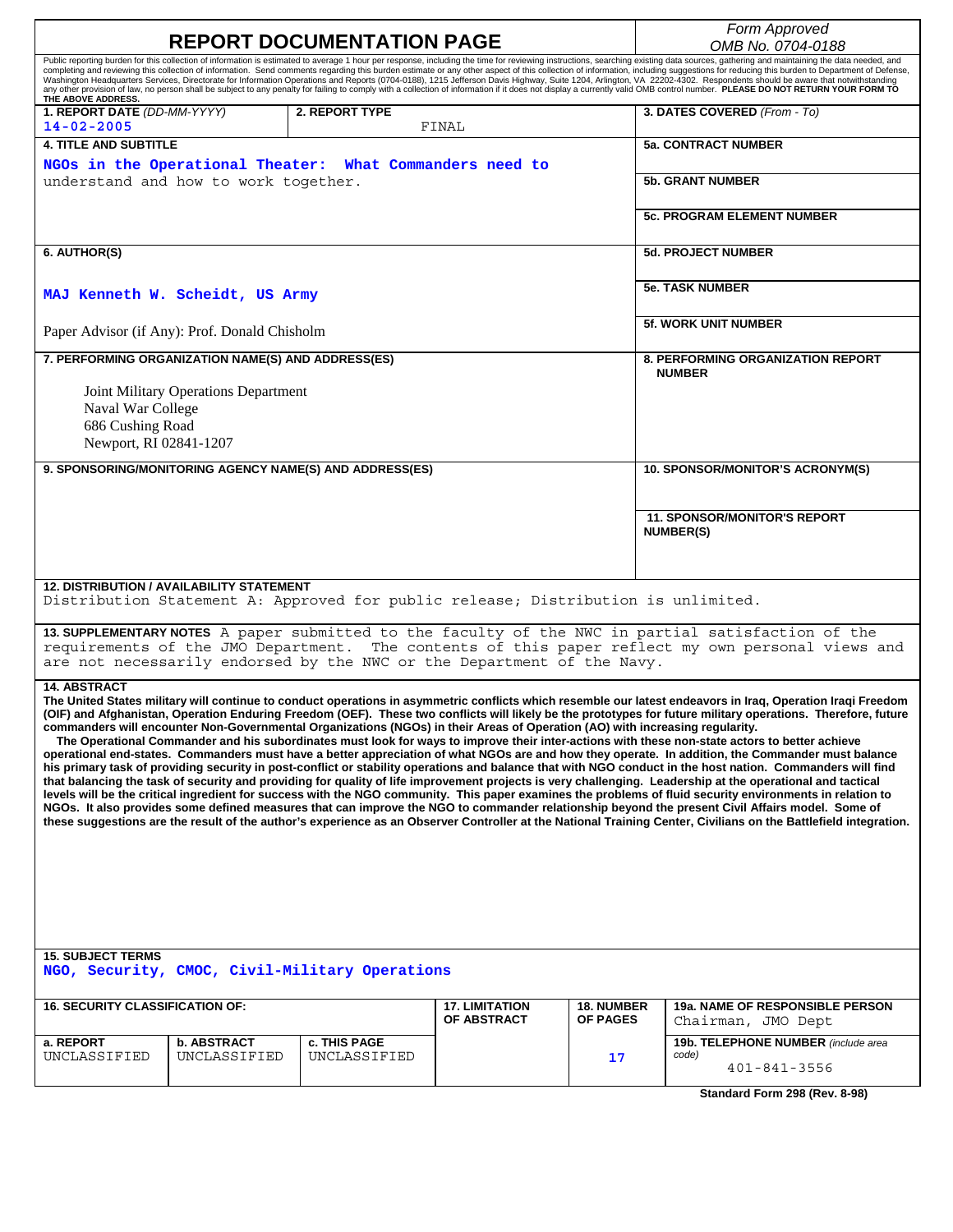# **NAVAL WAR COLLEGE Newport, RI**

# **NGOs in the Operational Theater: What Commanders need to understand and how to work together.**

**By** 

**Kenneth W. Scheidt MAJ US Army** 

**A paper submitted to the faculty of the Naval War College in partial satisfaction of the requirements of the Department of Joint Military Operations.** 

**The contents of this paper reflect my own personal views and are not necessarily endorsed by the Naval War College or the Department of the Navy.** 

 **\_\_\_\_\_\_\_\_\_\_\_\_\_\_\_\_\_\_\_\_\_\_\_\_\_\_\_\_\_** 

 **Signature:** 

 **(14 February 2005)** 

**Faculty Advisor Professor Donald Chisholm**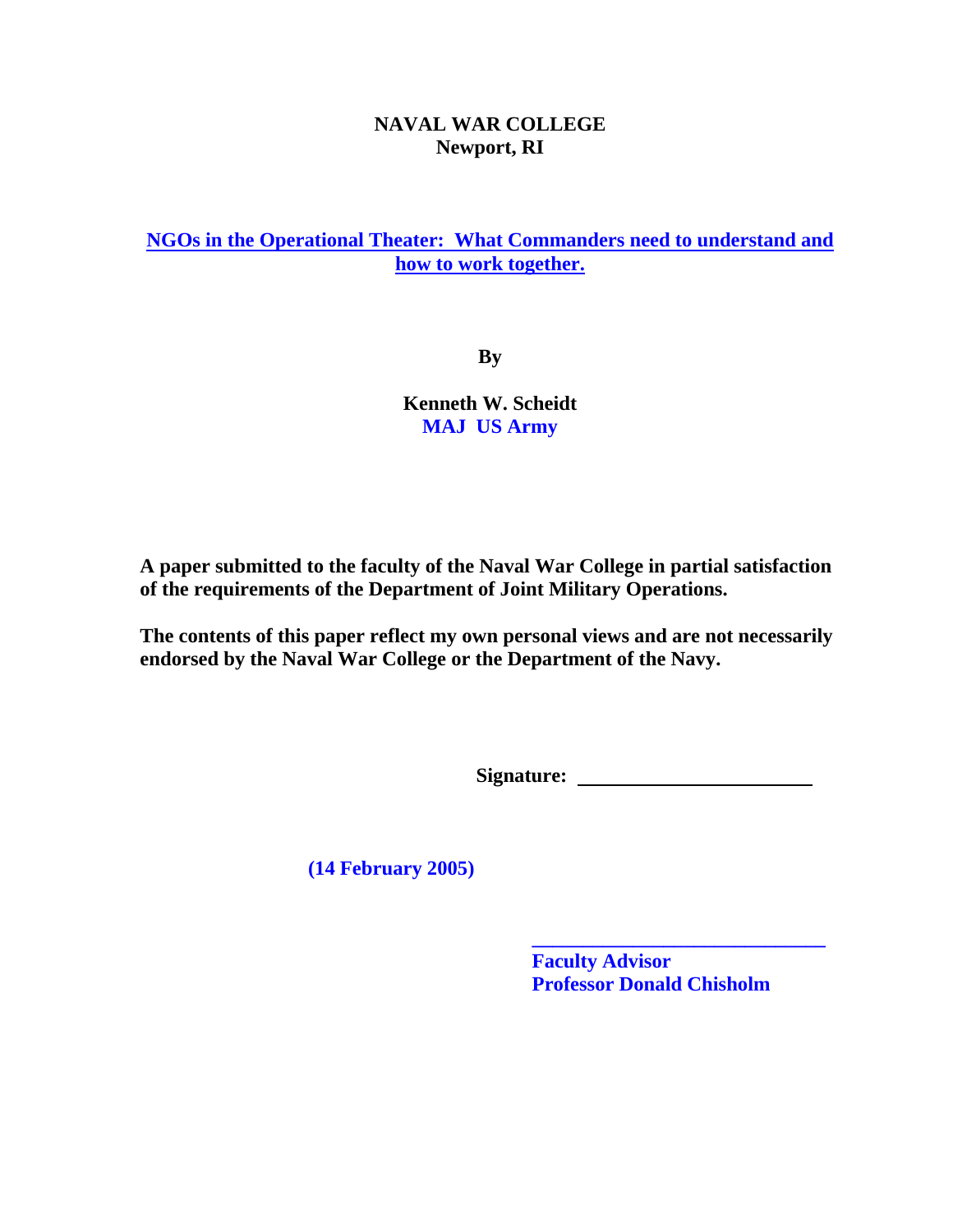#### **Abstract**

 The United States military will continue to conduct operations in asymmetric conflicts which resemble our latest endeavors in Iraq, Operation Iraqi Freedom (OIF) and Afghanistan, Operation Enduring Freedom (OEF). These two conflicts will likely be the prototypes for future military operations. Therefore, future commanders will encounter Non-Governmental Organizations (NGOs) in their Areas of Operations (AO) with increasing regularity.

 The Operational Commander and his subordinates must look for ways to improve their inter-actions with these non-state actors to better achieve operational end-states. Commanders must have a better appreciation of what NGOs are and how they operate. In addition, the Commander must balance his primary task of providing security in post-conflict or stability operations and balance that with NGO conduct in the Host Nation. Commanders will find that balancing the task of security and providing for quality of life improvement projects is very challenging. Leadership at the operational and tactical levels will be the critical ingredient for success with the NGO community. This paper examines the problems of fluid security environments in relation to NGOs. It also provides some defined measures that can improve the NGO to commander relationship beyond the present Civil Affairs model. Some of these suggestions are the result of the author's experience as an Observer Controller at the National Training Center, Civilians on the Battlefield integration.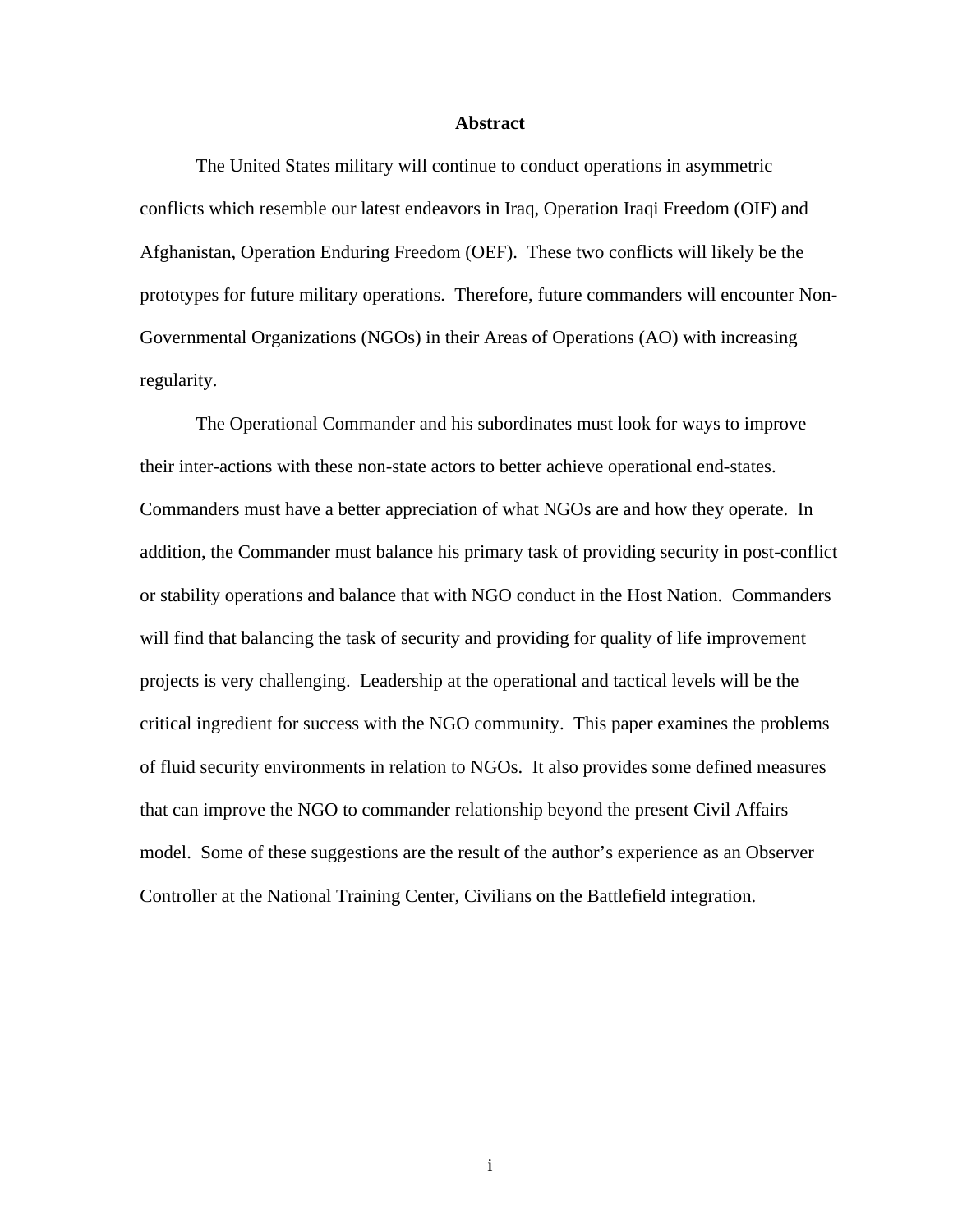## **Preface**

 This paper was made possible through the outstanding efforts of the military to NGO outreach which took place in early 2004 between the National Training Center (NTC) and the Carr Center for Human Rights Policy, John F. Kennedy School of Government, Harvard University. In particular, the author wishes to thank Kelley Friel from the Carr Center and the United States Institute of Peace for providing numerous helpful documents. In addition, email correspondence and telephonic interviews with H. Roy Williams (President for Center for Humanitarian Cooperation), Cara Thanassi (CARE), and Doug Ford (US Committee for Refugees) were especially useful.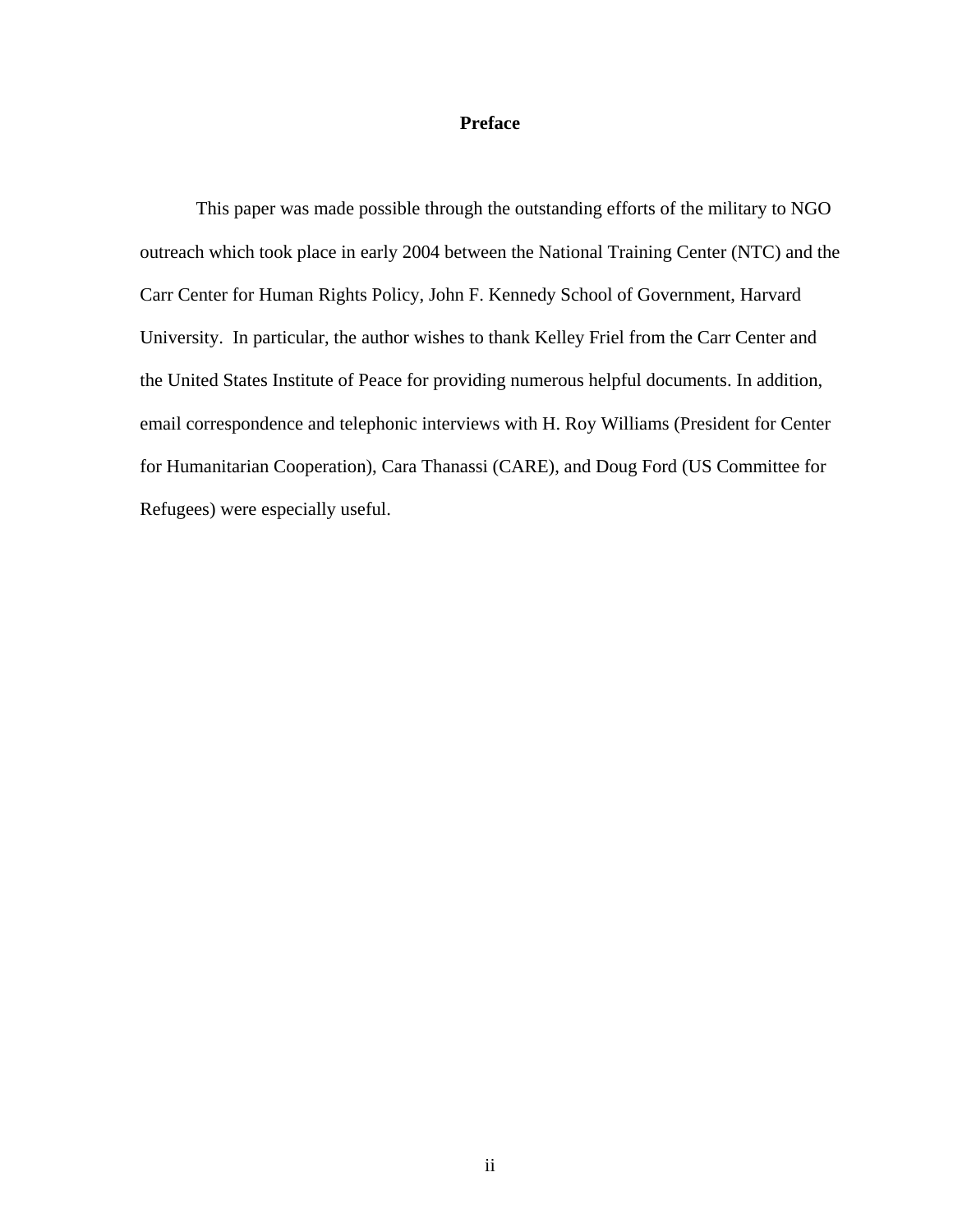# **Table of Contents**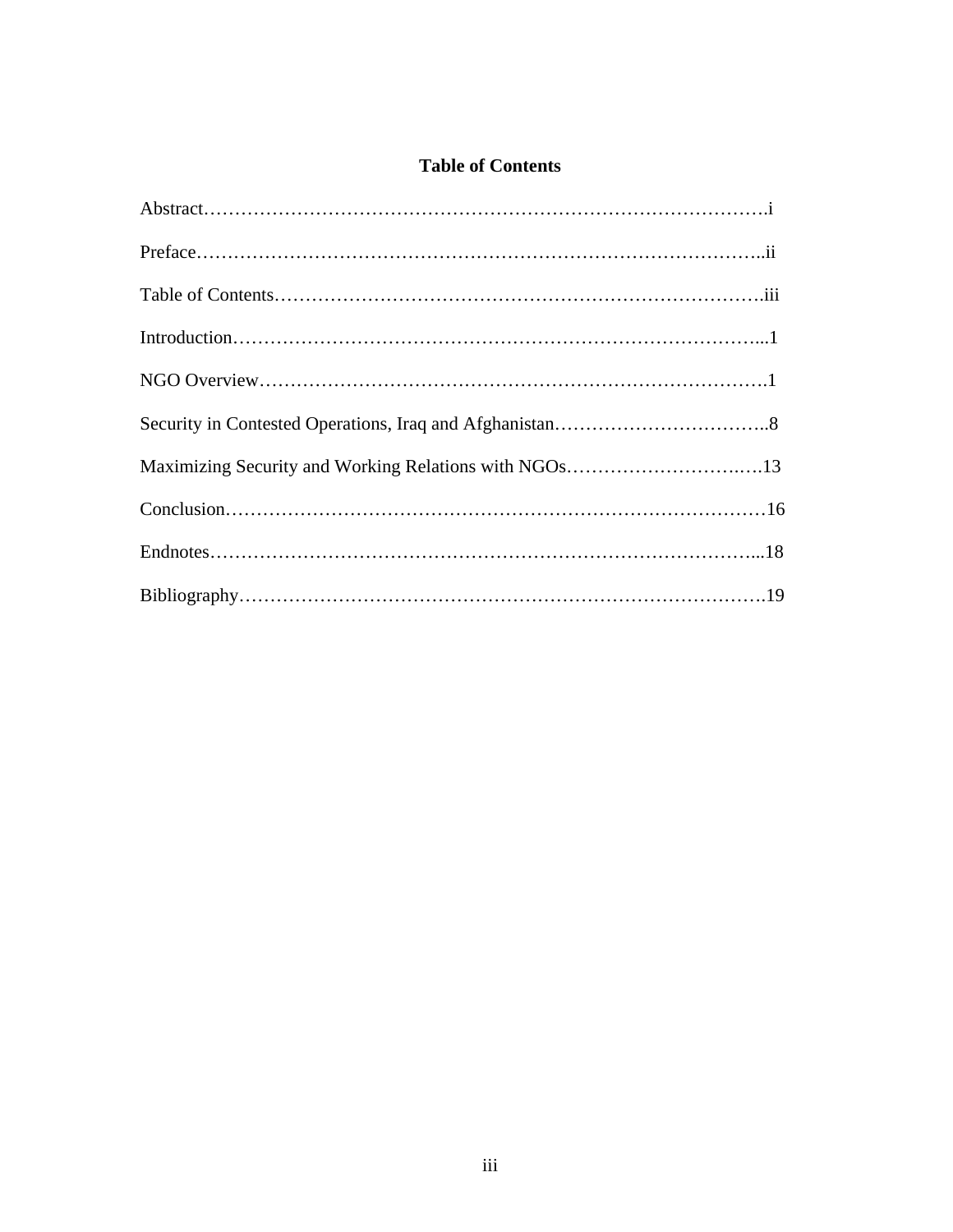#### **Introduction**

Conflict for the foreseeable future will resemble the current Iraq (OIF) and Afghanistan (OEF) paradigms. The days of easy victories and book deals are over. Future operational and tactical commanders must successfully manage the theater with the increasing presence and influence of Non-Governmental Organizations (NGOs). Therefore, the Operational Commander must provide security and facilitate quality of life projects in conjunction with NGOs in innovative and collaborative ways. Cooperative efforts with NGOs will help the population and relieve the Commander from the greater responsibility of individual reconstruction projects and allow a greater emphasis on security issues.

#### **NGO Overview**

 What are NGOs? Why are they out there and in such numbers? What should the Operational Commander and his/her subordinates understand about NGOs and like organizations? These questions will be examined in this first section.

A broad definition put forward in 1962 from the U.N. Economic and Social Council states, "Any international organization which is not established by inter-governmental agreement shall be considered as a non-governmental organization."<sup>1</sup> A more recent definition is from the now defunct Coalition Provisional Authority: an NGO is "…any organization or foundation that is organized to undertake one or more of the following as its principal activities: humanitarian assistance and relief projects; human rights advocacy and awareness; community rehabilitation and resettlement; charitable works; educational, health, and cultural activities; conservation; environmental protection; economic reconstruction and development; promotion of democratic practices; development of civil society; promotion of gender equality; or any other non-profit activity that serves the public interest."<sup>2</sup>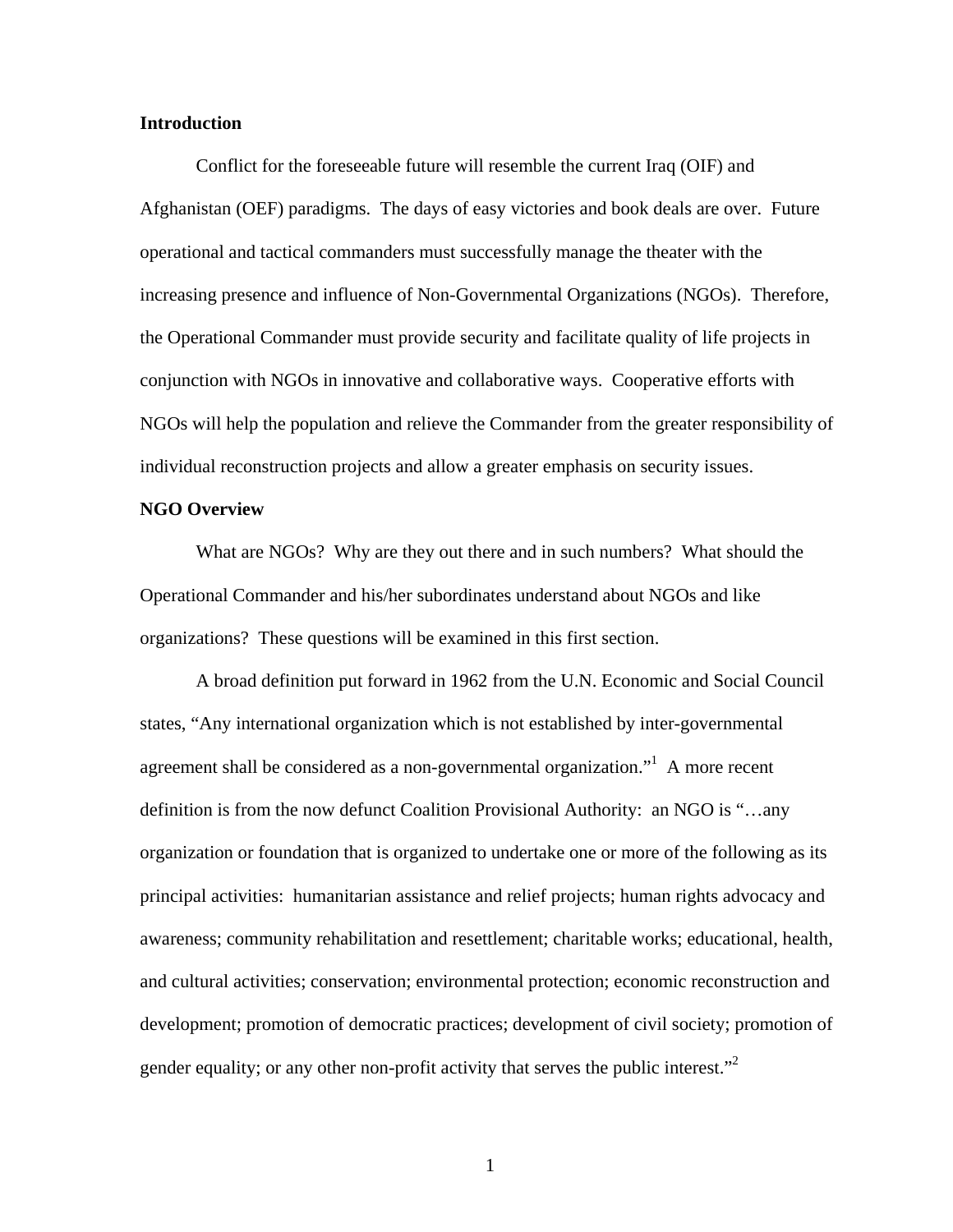Clearly, NGOs address a wide range of activities. NGOs have been around for more than a century but since the end of the Cold War, there has been a dramatic rise in the number of these organizations internationally. This can be in part attributed to the huge amounts of discretionary money available to government, private and philanthropic groups in the last fifteen years. As a result there are now more than 26,000 organizations in existence today, from only  $6,000$  in 1990.<sup>3</sup>

 Many in the military have some preconceived notions about NGOs, viewing them as somewhat naïve but well intentioned people who have little or no appreciation for military matters. This may be true for some individuals, but the NGO community is diverse and many NGO members have been learning lessons by interacting with the US military. Some of the possible types of NGOs that the military may encounter include: relief organizations, government assistance and development, conflict management and mediation, human rights and advocacy groups, international and American NGOs, and ICRC (International Committee of the Red Cross) as a separate entity, but commonly thought of as an NGO.

 Commanders are likely to meet relief organizations in just about any end of the continuum of conflict. Examples include CARE (Cooperative for Assistance and Relief Everywhere) and Mercy Corps. Relief NGOs specialize in improving local conditional situations. They can focus on short and medium or longer term development projects. For instance, if an emergency required immediate food, water, or medical supplies, these organizations can respond quickly to alleviate the immediate need. In addition, they can focus on developing the capacity of local people of the host nation to support them. An example of this could be a water purification and distribution project for a community.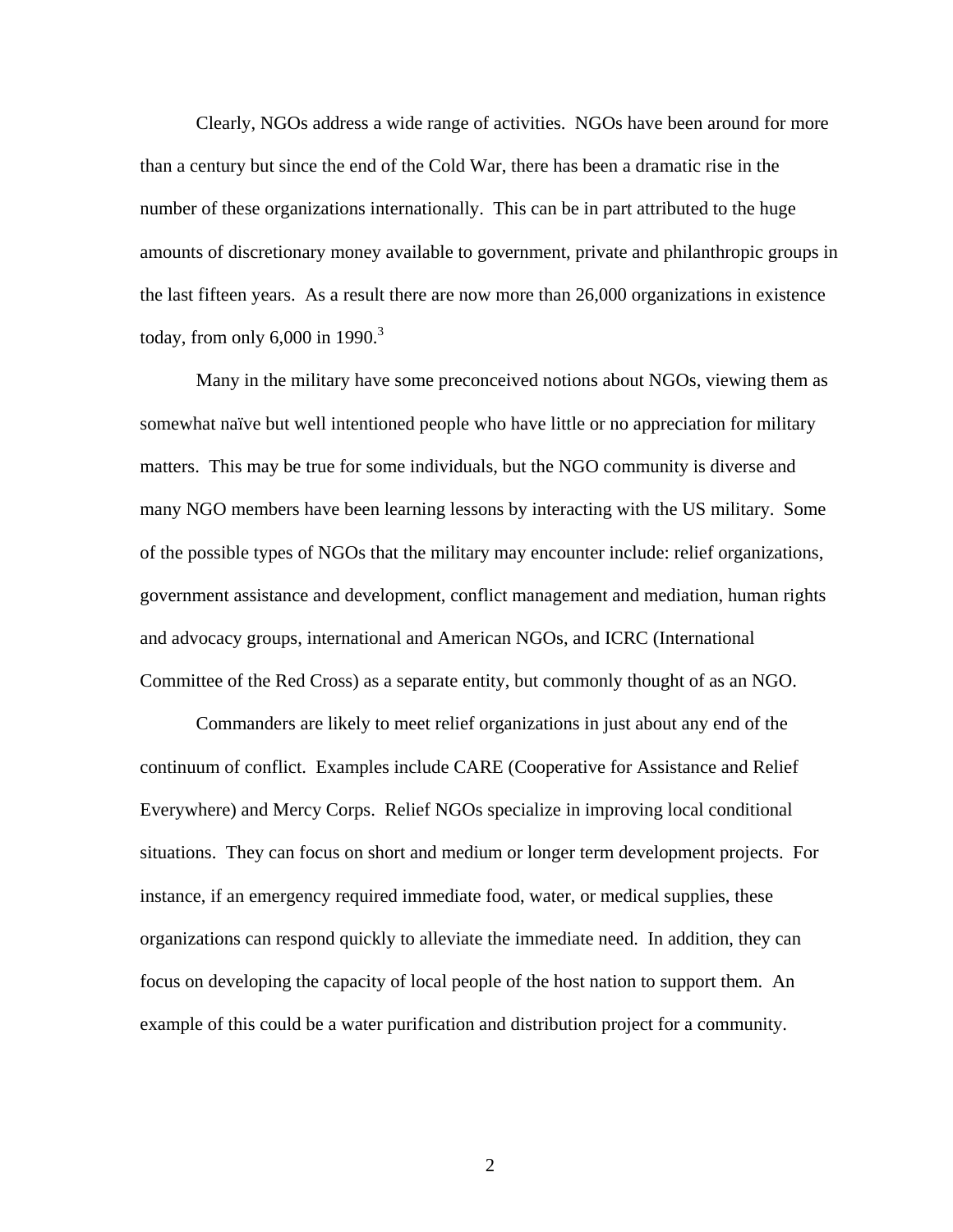Other groups concentrate on government assistance and development like judicial reforms and the genesis of such institutions. In addition, there are election-oriented NGOs who help develop and over-watch national elections based on democratic principles. An example of this is the International Foundation of Election Systems (IFES). Many of these organizations have been prominently involved in our most recent military operations in Iraq and Afghanistan.

 Some NGOs specifically focus on conflict mediation. These NGOs could help in resolving disputes concerning territories, assets, refugee returns, etc. An example of this type of NGO is the Institute for Multi-Track Diplomacy. Such an NGO could help ease the burden of a local commander in resolving complex disputes between local populations.

 Still other NGOs are advocacy organizations. These NGOs focus their efforts on specific environmental concerns or the rights of minority or oppressed groups. An advocacy NGO will generally not administer projects like an aid agency or development NGO. They tend to act as a watch dog for the international scene by publishing reports for the media. Many people in these groups have highly developed professions such as international law, forensic backgrounds, etc. Their typical activities include investigating human rights violations, mass graves for documentation and culpability, excessive use of force, detention procedures, etc and publish their findings. The commander may see groups like Human Rights Watch (HRW), Amnesty International, among others with similar naming conventions. Some in the military community tend to view these NGOs as biased against the military or selectively reporting facts for political agendas, especially if they "shame" the subject with an unflattering report.<sup>4</sup> This usually cannot be proved one way or the other, but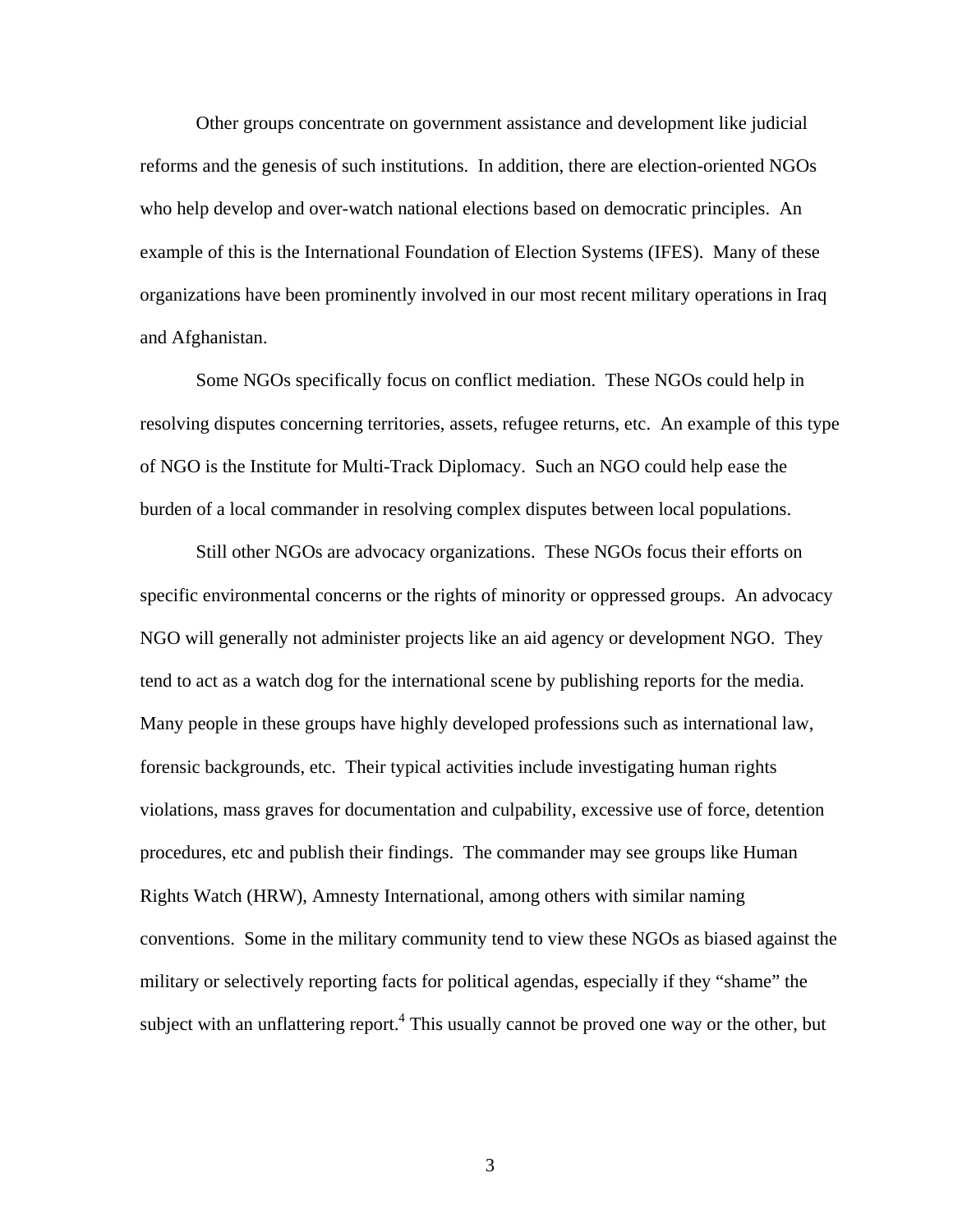it is worth pointing out that not providing information to these NGOs for their reports will only leave a void for the military side and a one-sided point of view will be published.

 NGOs are both national (US) and international. This indicates their place of origin and their main potential sources of funding. They may work together in any conflict or disaster situation throughout the world. Funding for either can come from governmental grants, philanthropic organizations, or through private individual donations small and large. These are collectively known as donors and donors have a lot to say about the genesis, direction, and duration of many projects run by NGOs. USAID (United States Agency for International Development) is an example of a governmental donor.<sup>5</sup>

 Another group the military is sure to encounter in conflicts is the ICRC. This organization is oft-times associated as an NGO, however the people who work for the ICRC do not consider themselves as such. The ICRC is mainly composed of Swiss nationals and it is under this banner of a neutral organization with neutral people that the ICRC champions itself as the premier intermediary in conflicts throughout the world. Its main focus is to ensure that belligerent parties and their armed forces are informed of their obligations under international and humanitarian law concerning detainees, prisoners, refugees and the like. The ICRC is not an advocacy group. It works confidentially with government and armed forces leaders to encourage the proper treatment of personnel and the conduct of military operations as viewed under their charter, international law, and the Geneva Conventions. The commander on the ground is obligated to facilitate ICRC access to detention centers and operational areas in an open and unfettered manner.

 It is important for the military to understand that NGO personnel have much in common with military personnel in individual motivations and devotion to duty. An NGO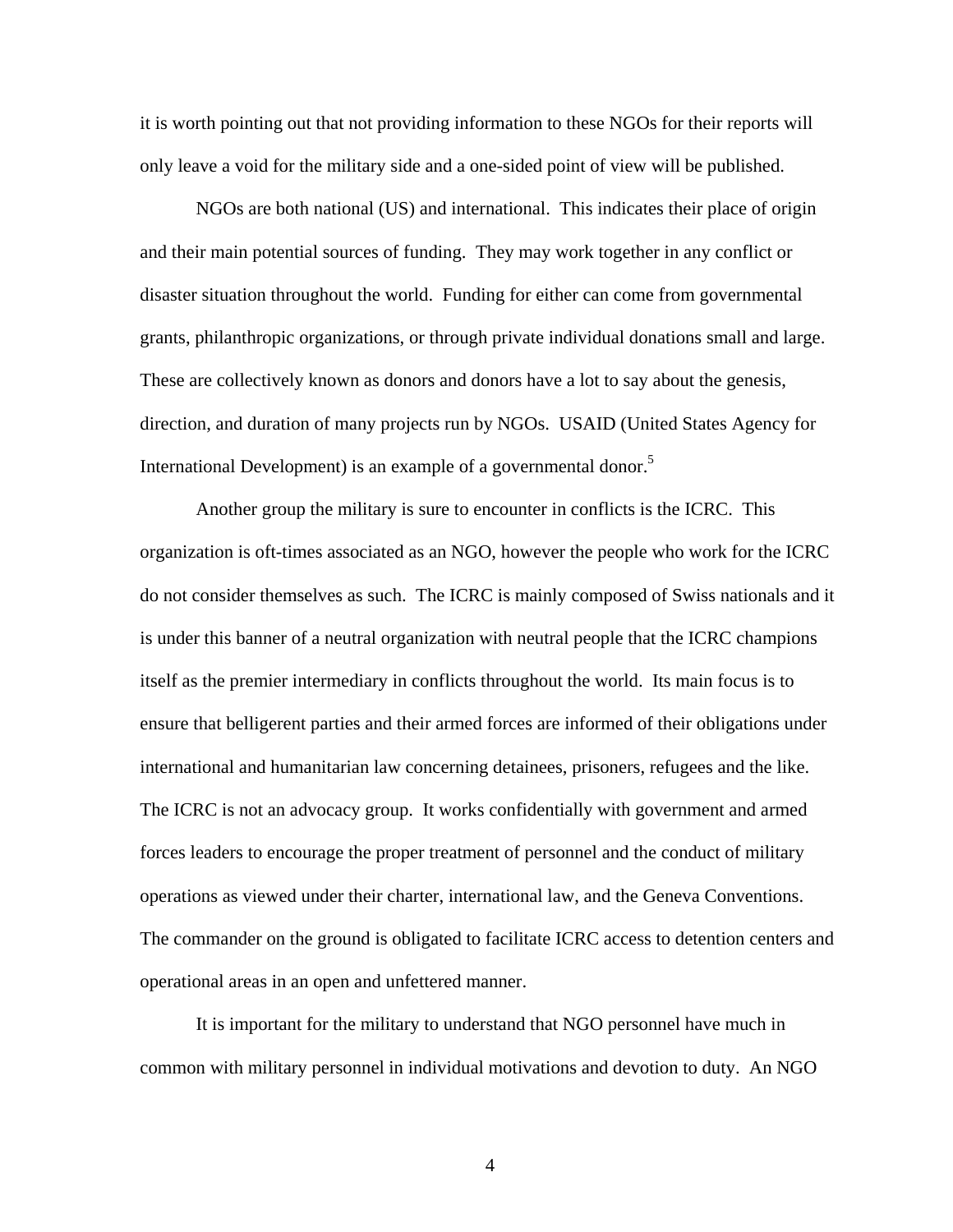operative is typically a well-educated person with a BA or above and has usually been selected to work with his/her group while in college. Many will have a particular skill or profession such as medical, legal, engineer or management to facilitate field programs. They tend to be idealistic and determined to provide help. In many areas of the world, NGO personnel will endure numerous dangers and poor living conditions not unlike our deployed forces (except that they are almost always unarmed). While they are in the field, operatives have a lot of leeway in implementing programs and providing feedback to their home office on the progress and direction of relief projects or advocacy investigations. They are independent thinkers. In most cases, field operatives will be used to dealing direct with host nation or military leaders.

 NGOs will also rely heavily on local hired staffs from the host nation. These personnel help with local connections, translation issues, and should eventually empower the local population to run its own affairs. Local hires can be vetted by the NGO or through the host nation. There is no standard way of doing this and some groups will be more thorough that others. Military commanders should keep operational security in mind when they deal with the NGO or their staff on the ground.

 NGOs make assessments based on need and come up with an appropriate project to meet requirements. This could be the training and establishment of a judiciary or a dam and canal project to facilitate long term agriculture yields. The project then gets resourced (from their board or equivalent higher headquarters) with money or specialty personnel and equipment with a timeline for completion. This also implies that a series of measurable milestones for success be established so that donors can justify continued funding.<sup>6</sup> In fact, some have written that donor money politics influence the development and direction of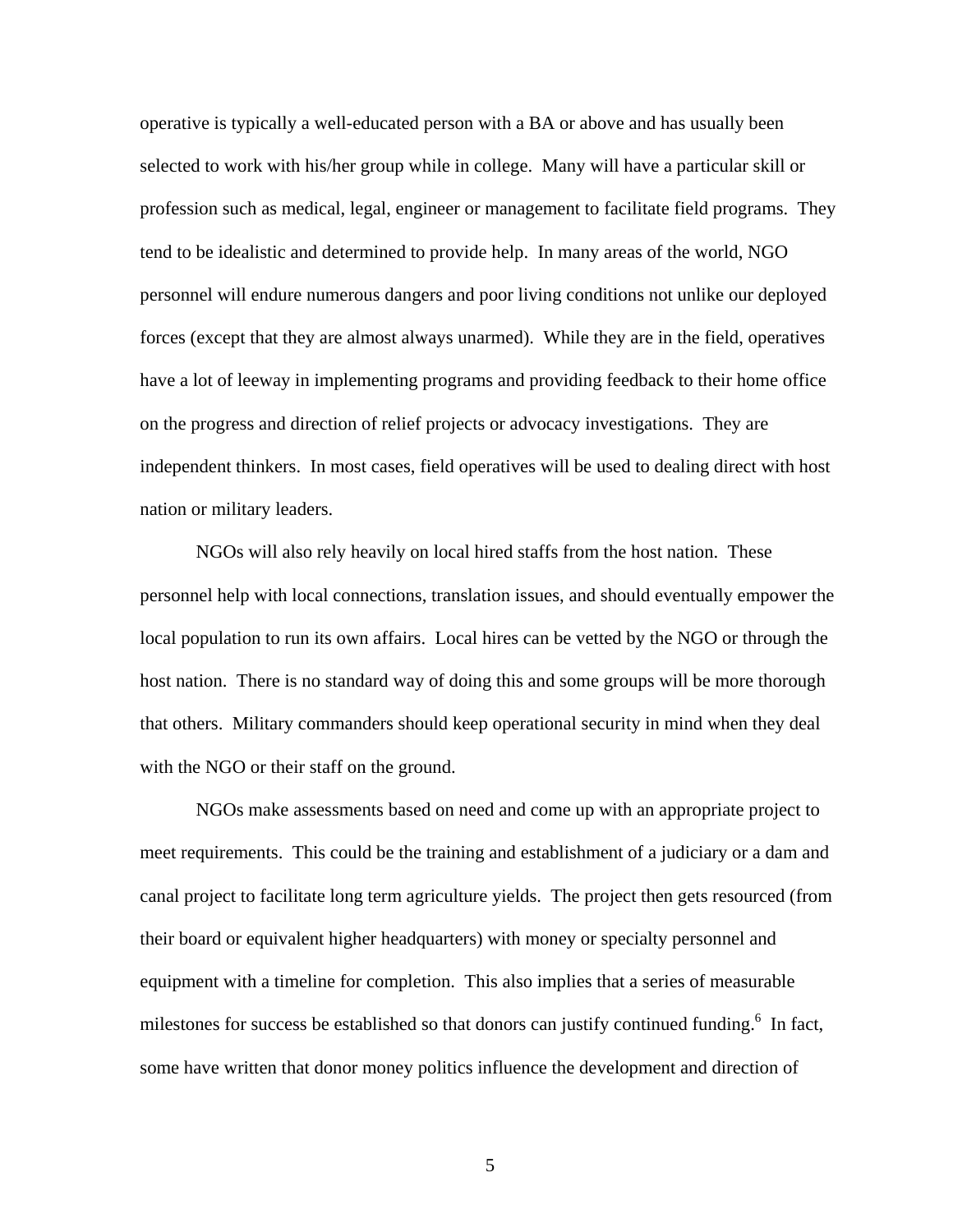projects.<sup>7</sup> NGO projects aspire to be more attuned to longer term goals that fit local cultural and technological capabilities. In addition, NGOs are very media-savvy and look for opportunities to demonstrate the success of their project which in some cases is the major metric for success and continued donor support. This is a key point when Civil Affairs projects are being nominated in the same area. It is crucial to coordinate these efforts so that the best sustainable solution is reached. The desired end-state for most NGO projects is to help create or develop the capacity of the local host nation population to manage their own governmental and infrastructure capacity.

 It is helpful for commanders to understand the ethos that drives NGOs and their worldviews. The basic tenets of NGOs and their operations are:

- The project must address a <u>humane</u> need.
- NGO actions and the execution of projects must be neutral in appearance and deed.
- NGO relations with local parties or between belligerents must be impartial.
- The conduct of NGO operations must be independent (meaning no conditions placed on them by governments or militaries except impending security issues). $8$
- The actions and projects executed by NGOs must be <u>sustainable</u> post project completion by the local population.

These governing principles are generally followed among the NGO community.<sup>9</sup> Commanders must understand that the type of NGO involved and their mission/project will govern the rigidity of adherence.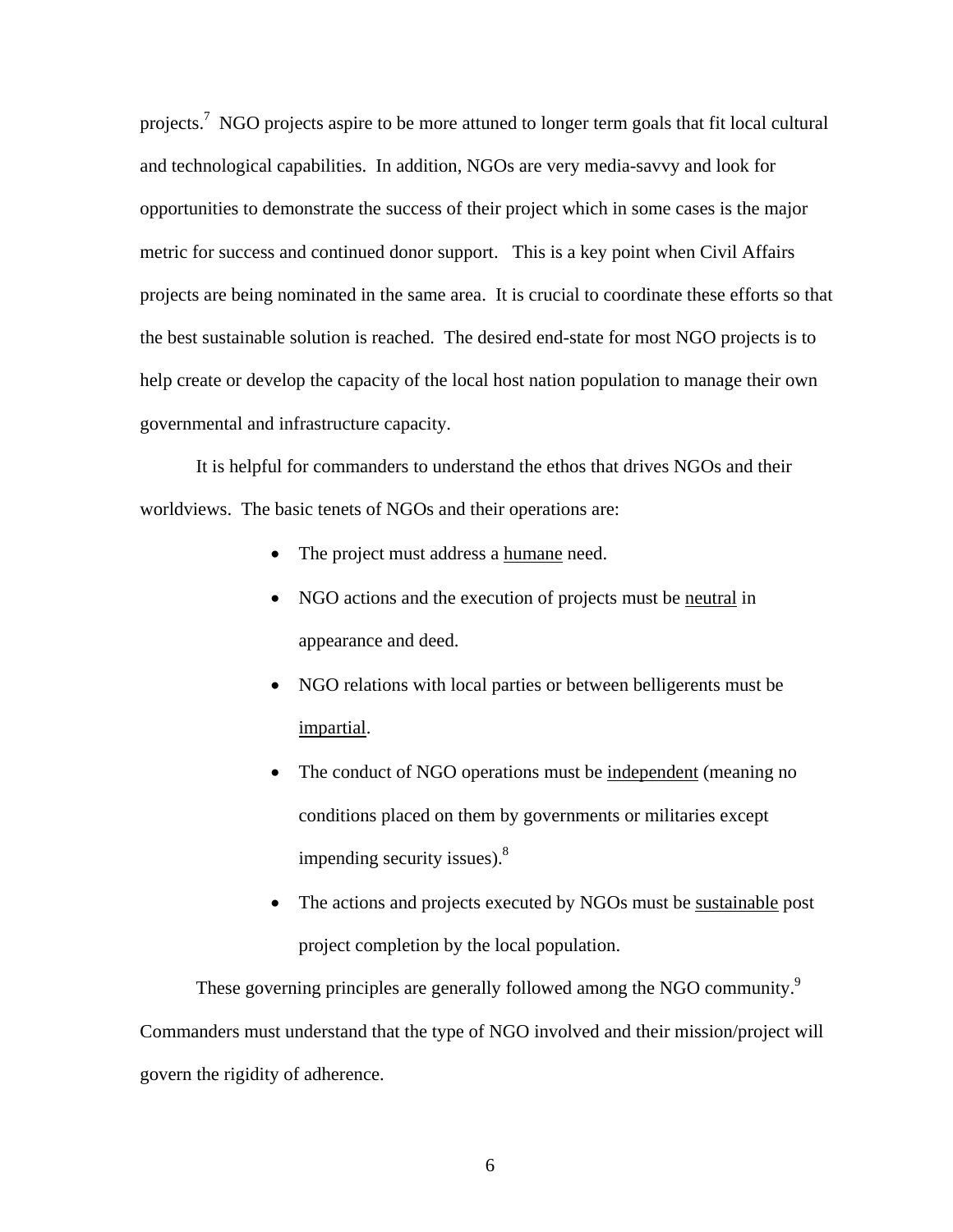Other characteristics of NGO operations involve their level of support and staffing. The military is structured with large staff entities to manage the BOS (Battlefield Operating Systems). In contrast, many NGOs, especially grass roots oriented types, tend to have few staff and are most likely to hire local people for administrative requirements. Even larger NGOs like CARE will operate with what the military would recognize as a skeleton staff. A Commander wishing to get in contact with the person in charge of a project may have to wait unless he/she has already established some sort of unofficial and ad hoc system for cooperation (this can be highly successful when established). Not surprisingly, NGOs tend to work largely between dawn and dusk. Military personnel should keep this in mind especially since a majority of NGOs have already been on the ground and will remain in the country long after the military has 'accomplished' its mission.<sup>10</sup>

This leads to a natural inclination among non-government types to view the military with varying degrees of skepticism. Why is this so? The military is an instrument of national policy, in other words it is a side of the conflict. This is why people working in the non-governmental world are so leery of being seen as working too closely together with the military. Indeed some organizations like Medecins sans Frontieres (Doctors Without Borders) are almost puritanical in their adherence to impartiality and thus shun working with military units. Other NGOs, especially those specializing in immediate aid, are more likely to establish a low-level working relationship because they recognize that the military is capable of providing both security and the logistics support needed to make a rapid impact. The recent tsunami crisis in the Indian Ocean provides an excellent example of military heavy lifting capacity making a crucial positive improvement of a dire situation.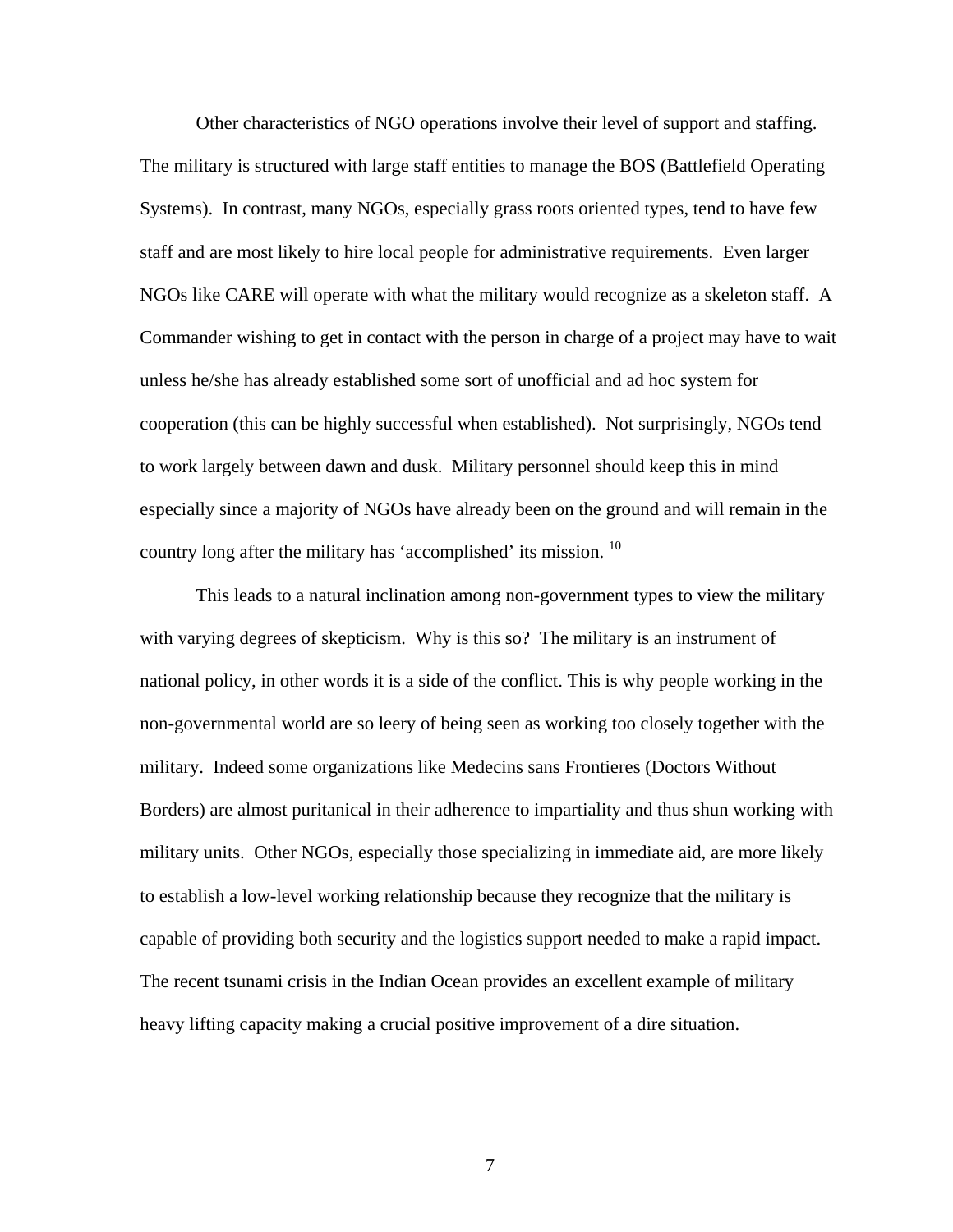As mentioned before, the military generally has a narrow and short-term perspective regarding civil projects. This is usually because the length of deployment is finite and shortterm (Iraq and Afghanistan are notable recent exceptions). NGOs, on the other hand tie other intangibles into the equation when crafting and producing projects. Optimally, local people should be involved in developing the project. In addition, locals should be employed in the construction or repair of the target project and it should be sustainable by local means. In most cases, NGOs observe these practices. What good is a water pump which needs particular parts that are not available in the country should a breakdown occur in the future? Military Civil Affairs projects should take care to avoid duplicating efforts that may compete with NGO-sponsored ones. This situation can also occur between different NGOs operating in the same area. It is vital for the Commander to work with both NGOs and other United States Government (USG) agencies to *harmonize* as opposed to attempting to direct efforts in his/her area of operation.

#### **Security in Contested Operations, Iraq and Afghanistan**

Let us consider the problem of security in the recent examples of Afghanistan and Iraq. The dramatic difference between these and previous operations with NGOs is the dominance and some might say unilateral nature of the United States' policy through the military in making what is called "regime change". NGOs have recently had to wrestle with need versus impartiality and neutrality issues balanced against a military that is increasingly being tapped to perform nation-building functions after the deposition of the Taliban and Saddam Hussein regimes. Iraq is a particular example where money distribution for aid agencies and its oversight was shifted from the State Department to the Department of Defense  $(DoD)$ <sup>11</sup> For many NGOs, this has been a particular point of contention. The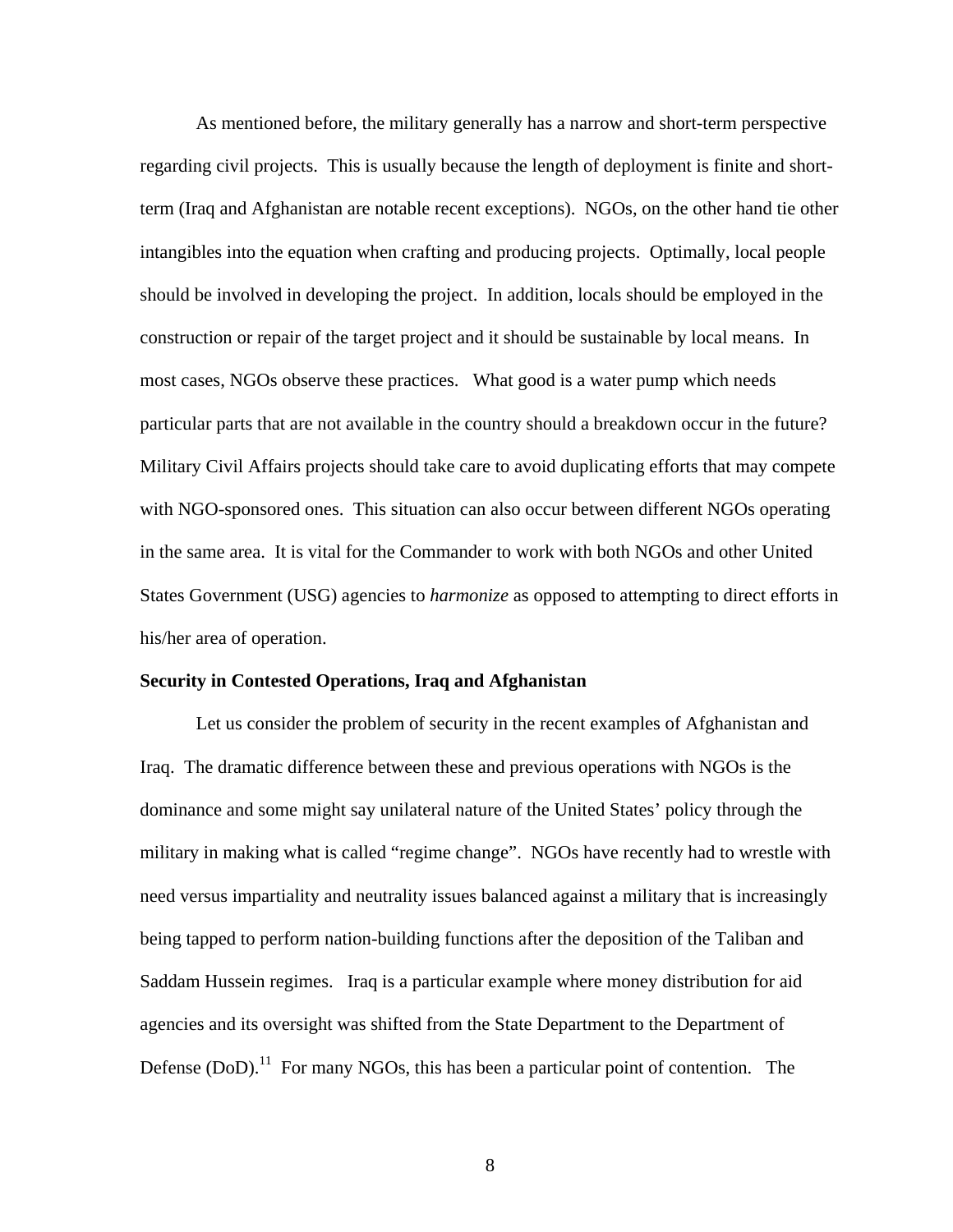difficulties lie in rule sets that are different than past Humanitarian Assistance or Peace Operations where European or UN backing was present. These issues divide the NGO community. However, many have decided that their mandates require participation and cooperation with the US and Coalition militaries. $^{12}$ 

The one overarching capability that the military provides and all parties want in a contested area is *security*. The locals need a secure environment to reestablish their lives and aid groups need it to do their business. Given the previous constraints mentioned from the NGO perspective, how can security become established without adversely restraining either the military or civilian aid agencies?

Simply put, commanders have to exercise direct, participatory leadership that stresses the importance of coordinating with civilian groups and USG agencies for security measures. This leadership is what the commander makes of it as described in Joint Doctrine for Civil-Military Operations JP 3-57, (Pg. IV-6 and 7). The reader will notice that "protection" tops the list of military tasks. Indeed, most NGOs would be more comfortable if the military focused its efforts almost entirely in the security arena.

Security is not a monolithic concept. Not unlike levels of force, it must be tailored to the situation and the targeted group (civilian groups and local populations). Security can be either ambient (largely imperceptible to most observers) or overt and obvious.<sup>13</sup> In both cases the Operational Commander and his/her tactical subordinates must work out with interagency organizations and NGOs how this can be accomplished so that disruptions are minimized. Ambient security measures can be indirect observation from checkpoints or patrols that may be operating near NGOs or monitoring from observation posts for suspicious activities. Overt security measures are usually directed by the chain of command or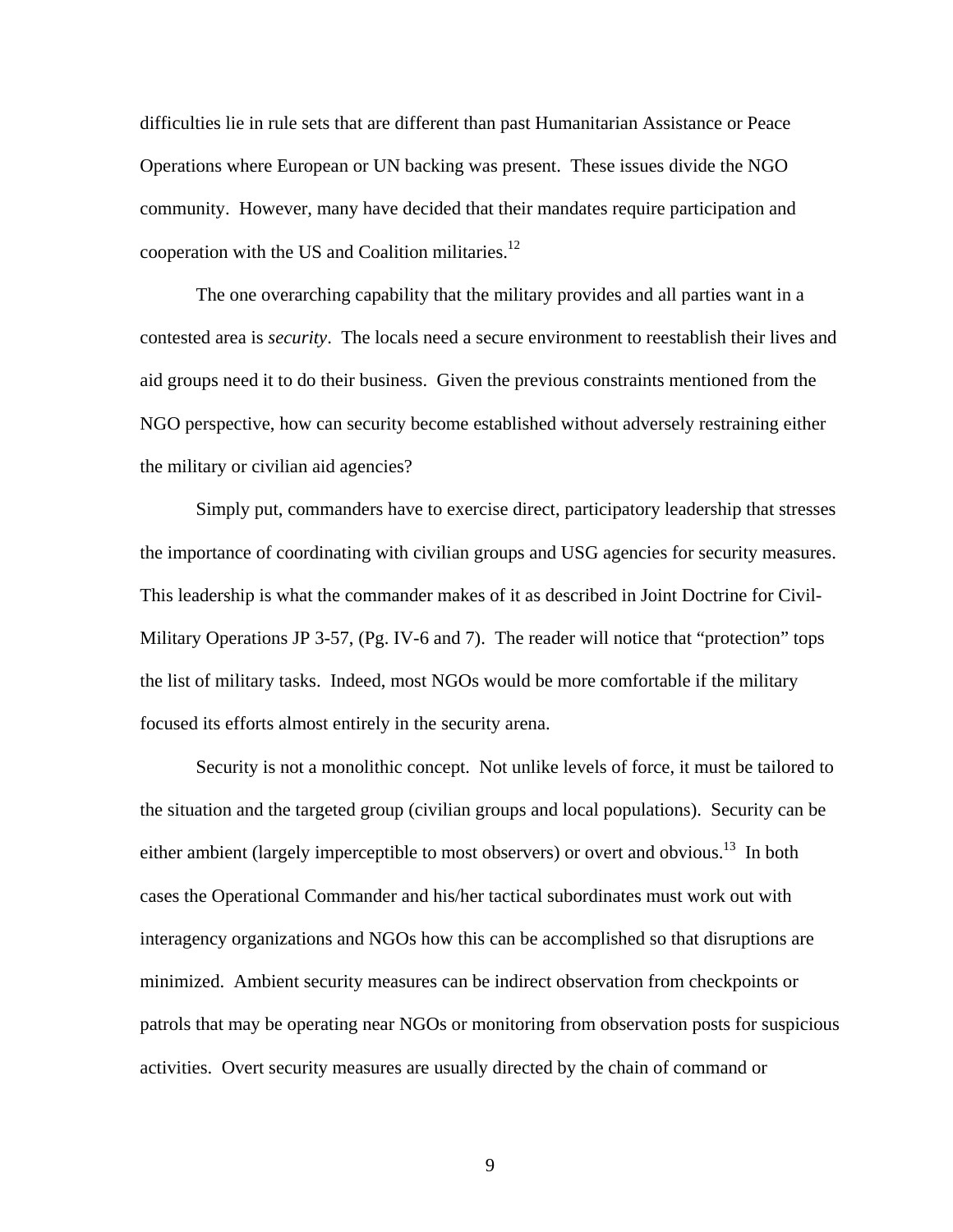requested by an aid group. This usually takes the form of a mounted or dismounted escort. More specific examples will be illustrated later.

In the recent examples of Iraq and Afghanistan the security problem has been keenly felt by the NGO community. The problem in Iraq is neutrality. DoD had been in charge of the reconstruction efforts as was mentioned and this put NGOs operating in the country as almost as *de facto* USG actors. In light of the June 2004 handover from the Coalition Provisional Authority (CPA) to the Iraqi interim government and the conduct of recent elections, this should be less of an issue. However, insurgents have targeted NGO personnel as evidenced by the murder of Margaret Hassan (CARE) in Baghdad and the deaths of 35 reconstruction NGO personnel in Afghanistan since March 2002.<sup>14</sup> NGOs are left with the option of getting their own security either from abroad or locally, or relying more directly on the Coalition. Both options from the impartiality and neutrality perspectives are undesirable. The only other option is to shut down operations and thus place additional reconstruction efforts on the military.

Cooperation between military and civilian agencies, particularly in Iraq, was strained before the commencement of hostilities for the reasons previously mentioned. But more importantly, there is a perception among relief agencies that civil-military humanitarian coordination in Iraq has failed.<sup>15</sup> Critical USG groups and NGOs initially avoided participating in the planning and subsequent tracking of aid projects in Iraq.<sup>16</sup> Debate over why this occurred will no doubt continue in the next few years. Clearly some of this could have been averted by adhering to Presidential Decision Directive 56 or the still unsigned NSPD 1 for establishing means of cooperation and unity of effort between State and DoD. Increasing demands for security against the insurgency has left a void that more DoD forces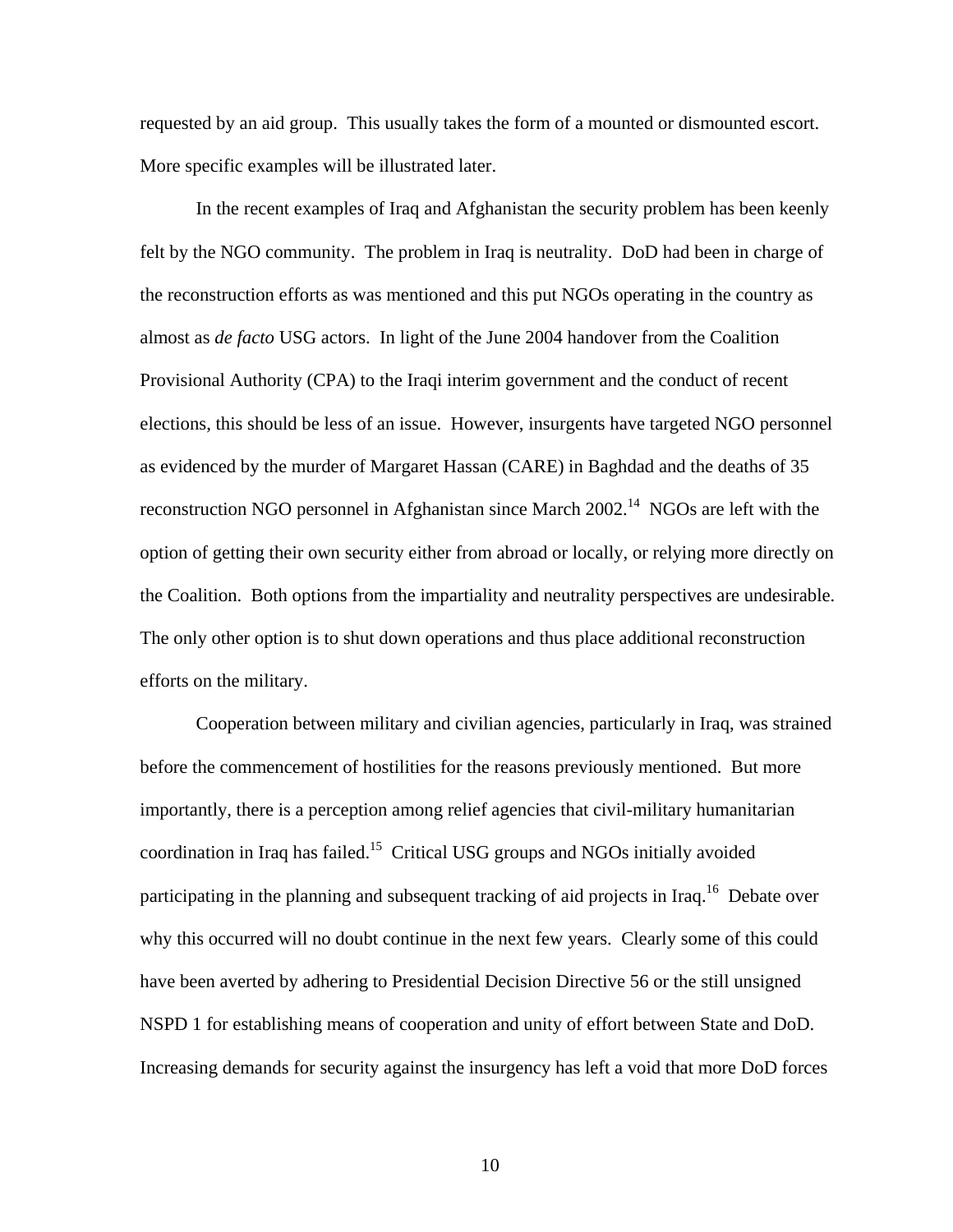and sponsored contractors are filling instead of NGOs. However, NGOs tend to lend more legitimacy to stability efforts than these entities, especially on the international stage. In either case, the operational commander and his/her tactical subordinates must establish a positive working relationship with civilian agencies in their sectors. Failure to do so will only result in more demands on CMO (Civil-Military Operations) for the military to stretch its manpower away from maintaining security.

The NGO community has had problems coexisting with the efforts of the Coalition and US military in Afghanistan. Some of these problems have involved the issue of legitimacy, the practices and composition of PRTs (Provincial Reconstruction Teams), and the inconsistent use of the Civil-Military Operations Center (CMOC).<sup>17</sup>

During a recent conference organized by the United States Institute of Peace in April 2004, an NGO was heard to lament the arrival of the US military in Afghanistan because it turned the Taliban into a pariah organization that has since been targeting their efforts when there was previous mutual acceptance. This can be a profound consequence of "regime change." It is important to point out that although NGOs may not view their efforts as political, the services they provide can serve to stabilize a regime for good or ill. Those who stick around afterward by default may be thought to be complicit with the new power. Since the election of Hamid Karzai, legitimacy should become less of a problem as more Afghan forces take on the principal security role.

One significant issue of contention has been the Coalition use of PRTs in Afghanistan. There is a plan to eventually place up to 22 PRTs across Afghanistan.<sup>18</sup> These teams have been formed with civilians possessing special skills and various types of military personnel some of which are plainly in uniform and others which are not. The majority of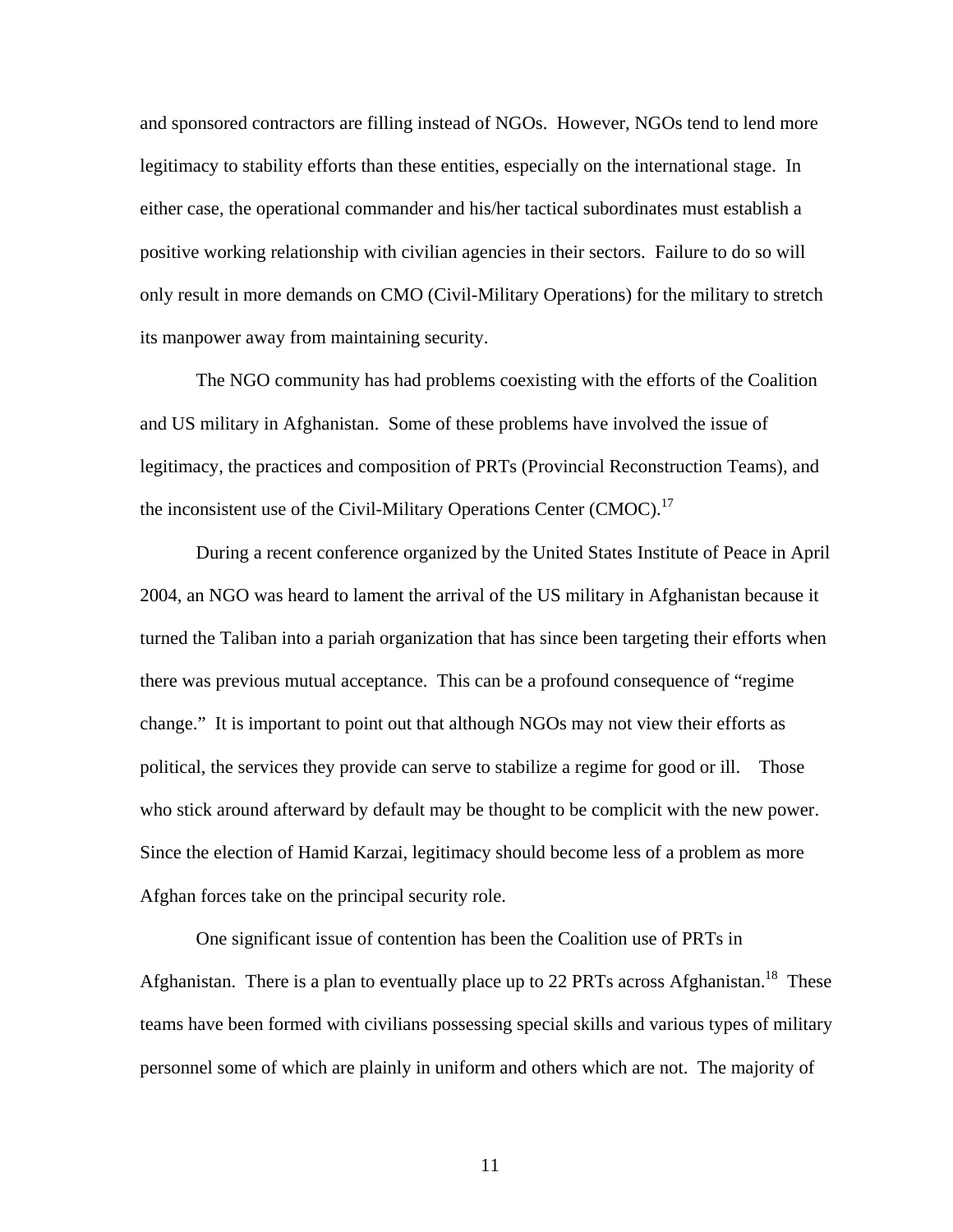the teams have been doing humanitarian-style missions in mixed clothing. Most NGOs contend that this has blurred the local population's distinction between NGOs and the PRTs that operate in the same locales. Therefore, all non-Afghans in civilian dress are being perceived as legitimate targets by Taliban holdouts.<sup>19</sup> Commanders should take the time to address the reasons for this practice. If it can be minimized or insulated from areas where NGOs work, this could go a long way in improving cooperative efforts.

In some cases, NGOs have hired armed guards and security advisors/officers to improve their security in Afghanistan. In addition, there seems to be a lack of coordination or effort between these security officials and the CMOC.<sup>20</sup> The CMOC tends to be separate from a military headquarters and this might be the root of some coordination problems. Tactical commanders have a full plate at all times and may not be able to access the CMOC because of distance or some other factors. However, a reliable LNO (Liaison Officer) system with some leadership oversight can help ensure that all echelons of C2 are tracking the same page for coordination with NGOs. There is a general tendency (observed in Combat Training Center, CTC exercises) for commanders to address any and all non-military issues to the CA officer. While this can be effective, it is more efficient if the commander is involved and can provide streaming guidance to meet changing circumstances.

Joint doctrine is vague when discussing NGO-military issues. This is unlikely to change anytime soon. The most reliable method for the operational commander is to exercise direct, early and sustained leadership of operations with NGOs during all phases of an operation, with a view to incrementally transition the effort to NGOs and the Country Team.<sup>21</sup> Optimally, the NGO actors and the Commander should be able to recognize each other and converse on issues without the constant reliance on a CA officer or LNO. The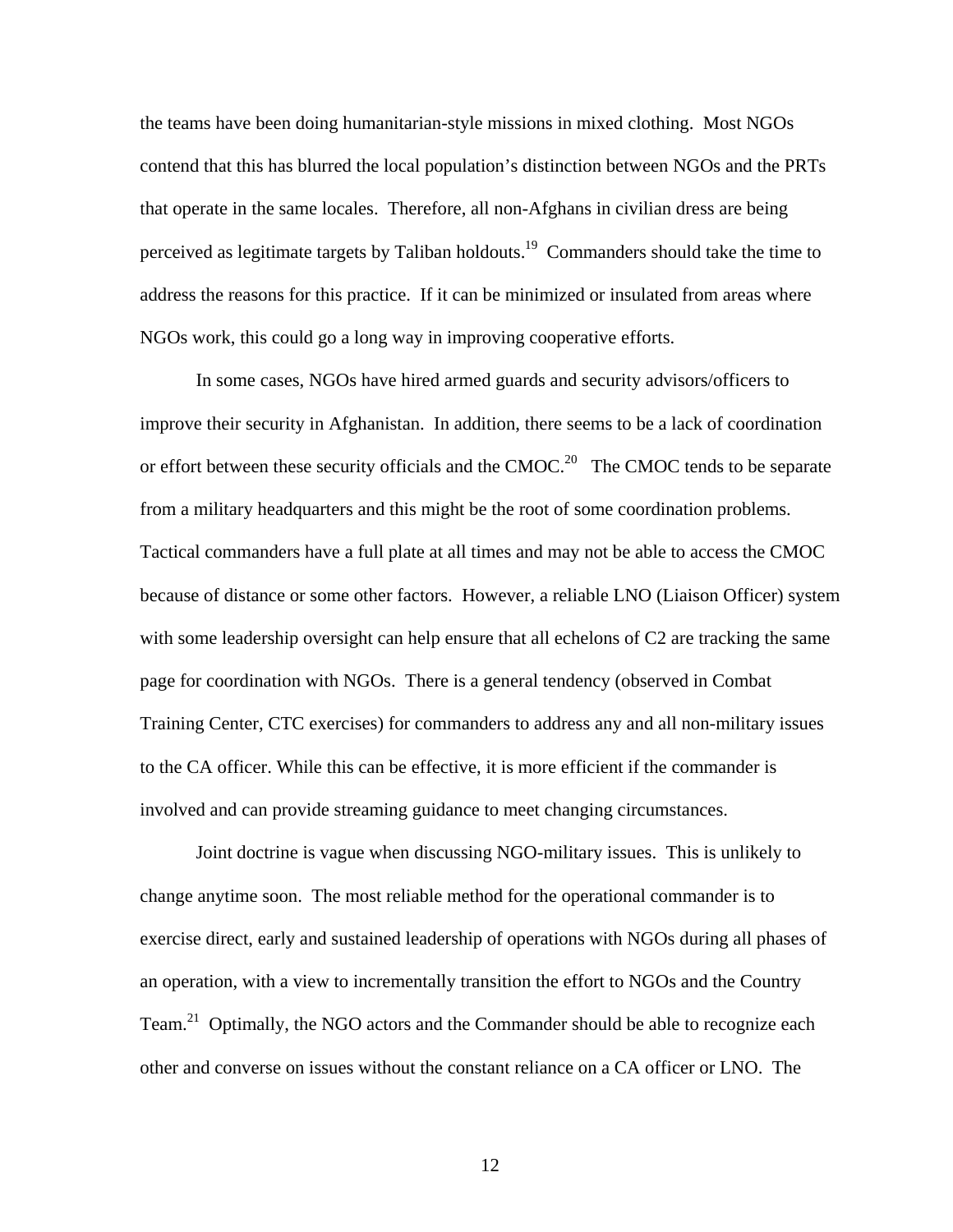NGO on the ground or at a staff level will appreciate the personal access more as a part of their culture of independent thinking.

# **Maximizing security and working relations with NGOs, possible tools for the Commander's kitbag. Recommendations:**

- Maximize use of the CMOC. The CMOC appears to be an under-utilized asset. Commanders should frequently coordinate with and support the CMOC. There is not a magic setup for the CMOC. It can vary mission to mission and organization to organization, but the CMOC should be able to answer most questions about the level of military involvement for interested NGO actors in the operational area. NGOs with experience expect to coordinate with a CMOC.
- CMOC oversight and information relevance. For security reasons, the CMOC cannot put out all information involving military operations. The operational commander should regularly visit the CMOC and give the CA personnel latitude to disseminate relevant information on locations and security procedures for military units.<sup>22</sup> The CA Officer should gather all contact information on local NGOs such as ID cards, names, vehicles with identification numbers, etc so that tactical units can recognize NGOs and their activities. This can facilitate NGO operations if local patrols and checkpoints have foreknowledge of NGO activities. NGOs can also understand what their colleague NGOs are doing in local sectors.
- Operational trust. A certain level of trust must be extended by both parties until proven otherwise. Violations of this trust from the military side will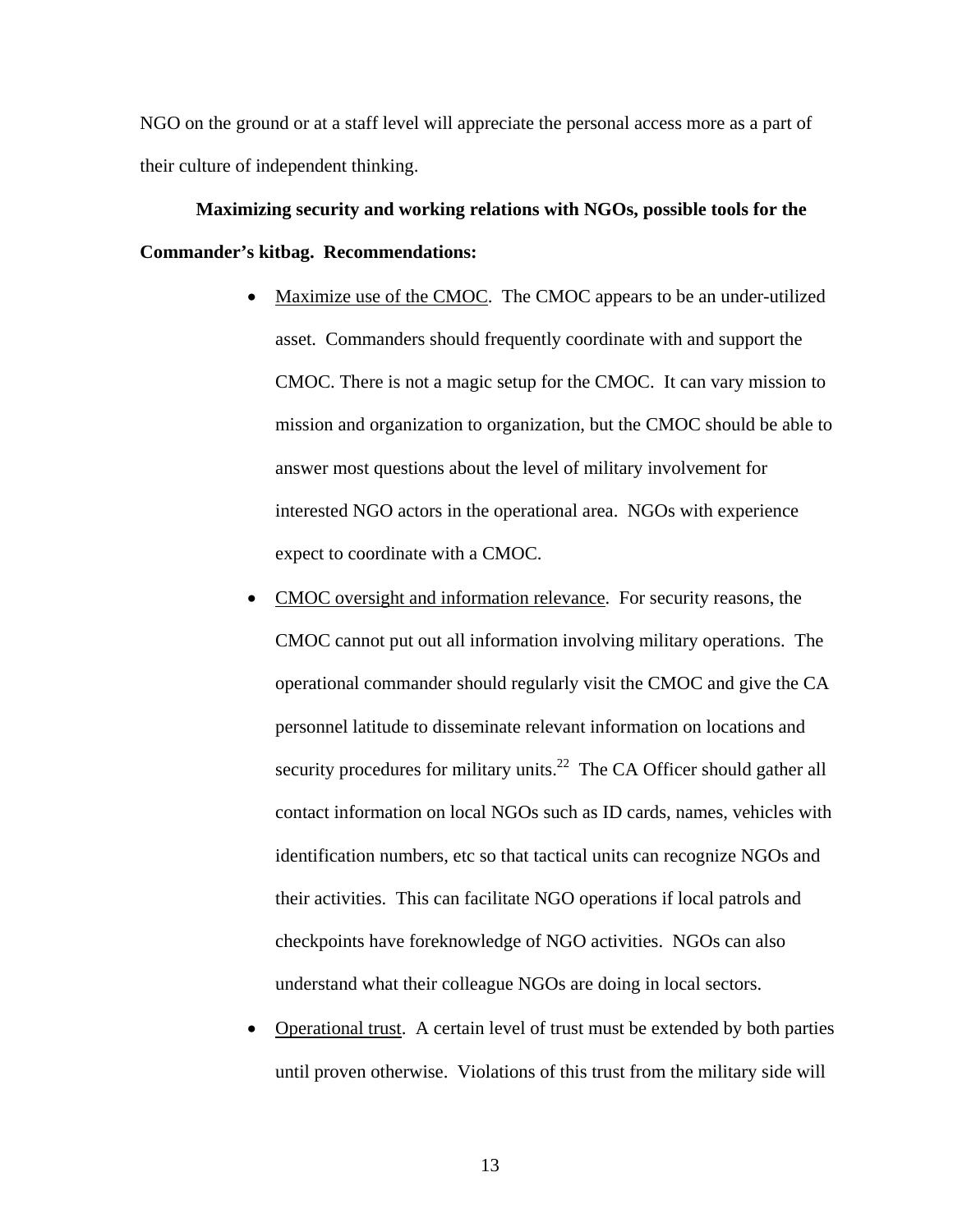result in NGOs refusing to cooperate and some potential negative public relations. NGOs failing to adhere to their own codes of conduct, especially impartiality, should be noted and passed on to their higher headquarters through both military chains and the Country Team so that possible corrective actions can be taken.

- Conflict resolution and coordination. The CMOC is the one place where sources of conflict between NGOs and the military can be resolved. The conduct of patrols, implementation of military aid projects, and other culturally sensitive issues should be resolved here if not already fixed at the ground level.
- Commander's guidance to tactical subordinates. The commander must establish clear guidance on how he/she sees tactical level subordinates coordinating with NGOs. Operational guidance should include security postures, latitude in accepting or contracting out aid projects, and some format to report the levels of CMO activity in subordinate areas of operation. In addition, this guidance must have clearly articulated priorities for commanders on the ground for tasks and resources.
- Commanders must encourage the establishment of informal ties with NGOs. The local commander that treats an NGO in a frank and constructive manner will likely receive a reciprocal response. NGO field operatives and tactical commanders will find out that they can resolve problems better locally than relying on lengthy hierarchical requests.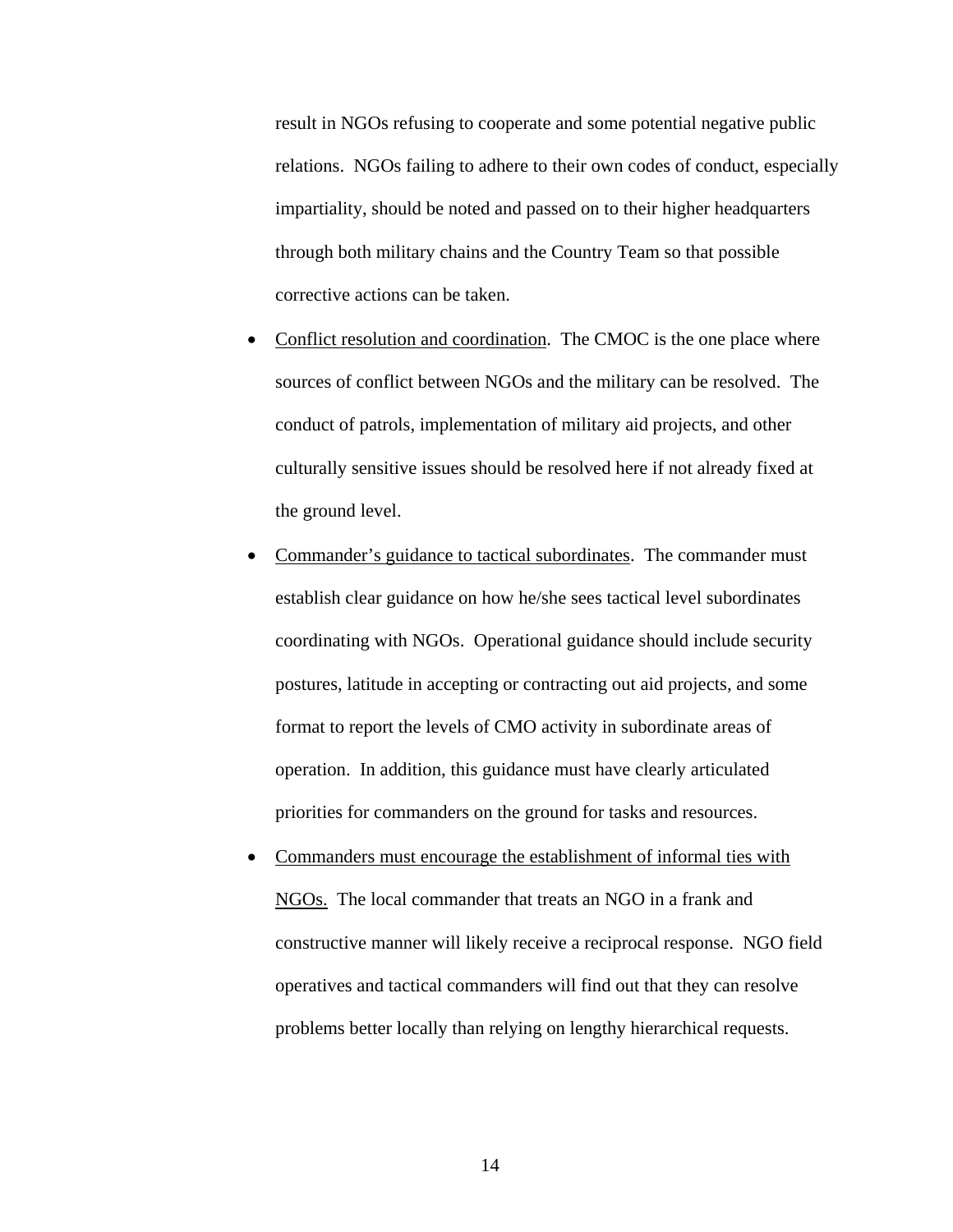- Subordinate units must have integrated CA presence (Unity of Effort). Civil Affairs support (down to Battalion level) may not be possible in all cases. The higher level commander (Brigade and above) should then make sure that each Battalion has a Civil Affairs style team composed of a JAG, Chaplain, logistician, reliable interpreter and a primary action officer who answers direct to the Battalion Commander and reports through the Brigade CA Officer. The main focus of these teams is to coordinate efforts in enhancing security and documenting the needs of local people for possible military or NGO action. In many exercises conducted at the National Training Center (NTC), the CA officer or the designated alternate is not adequately resourced to coordinate CMO efforts at the Brigade level.
- Information sharing versus Information gathering. Operational Commanders can help their situational understanding by emphasizing information sharing versus intelligence gathering.<sup>23</sup> NGOs are very sensitive to any implication that their coordination resembles intelligence reporting. Care should be exercised by military personnel asking general questions about conditions and people as it relates to a humanitarian task. NGOs can give excellent information on cultural aspects of a local area such as customs, marital practices, and available employment. In turn, the military can always provide NGOs security assessments for specific operational areas.
- Checkpoint or third party meeting techniques. NGOs can make use of a checkpoint or patrol as a means to contact higher authorities. NGOs can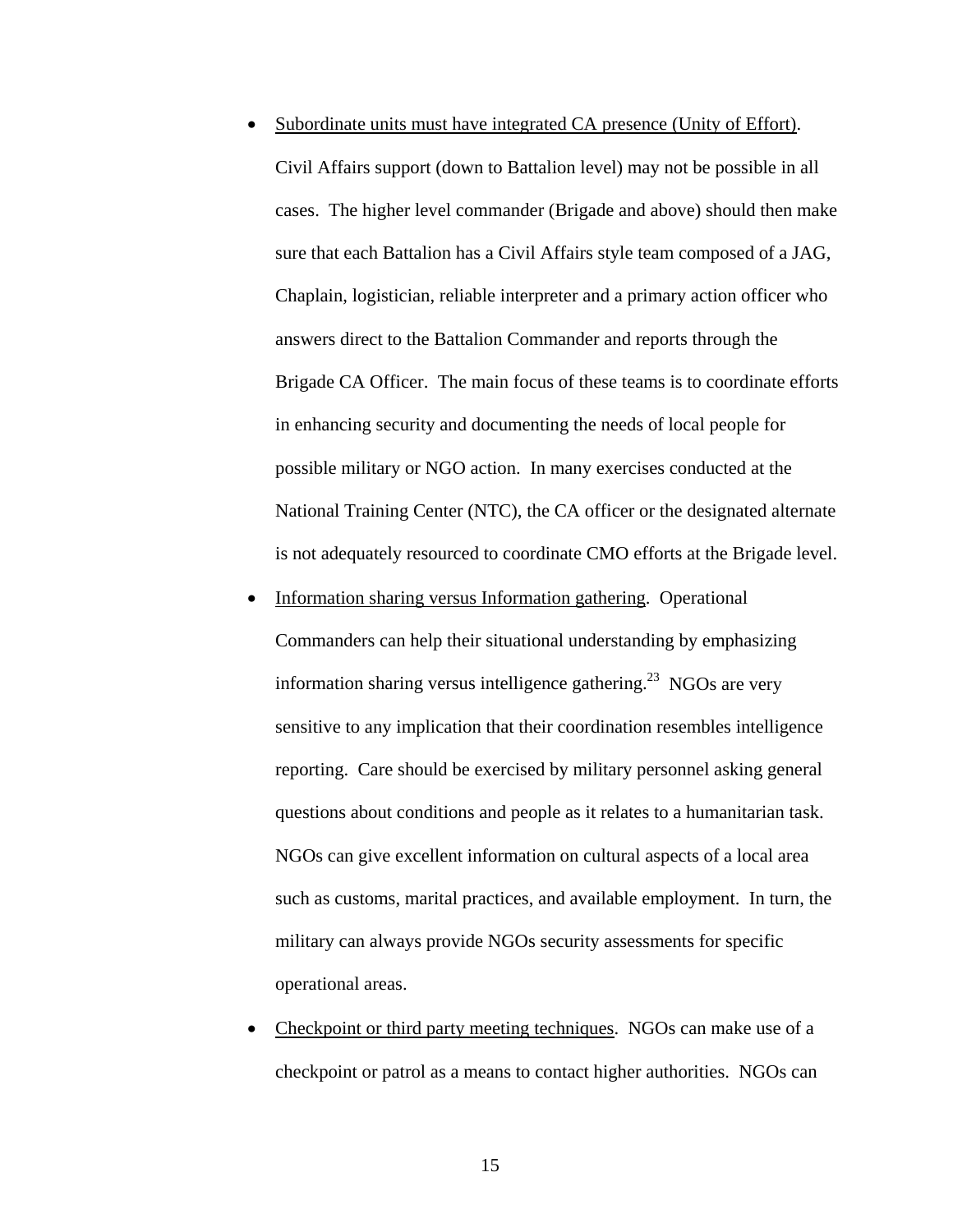have ad hoc meetings with military leaders at checkpoints. Third party locations can be established. This method may be desirable when the security situation of an area becomes more uncertain. In this case, careful arrangements for security levels and interpreter support should be ironed out ahead of time with a trusted host nation intermediary. Commanders can meet at the NGOs location if invited.

• Contact methods and procedures. Contact numbers and communication procedures are very important between both NGOs and the military. NGOs tend to rely a lot on cell phones for the conduct of projects. Should an emergency situation arise, the military could readily notify the NGO with suggestions on force protection until the situation stabilizes. Patrols and checkpoints should have a sort of "amber alert" and reinforce the message to other NGO operatives. NGOs can also notify military units about credible threats that may emerge from local sources.

#### **Conclusion**

We have discussed some of the cultural issues that commander's need to know about NGOs. It is important to understand some of these characteristics to avoid the classic archtyping that normally follow first impressions. In addition, NGO tenets have been explained as the touchstone for NGO perspectives and modes of operating. Security concerns for NGOs in light of the recent operations in OIF and OEF and the military were briefly described with some practical suggestions for improvement. Coordination is especially important in light of achieving a common effort between groups that cannot directly control each other.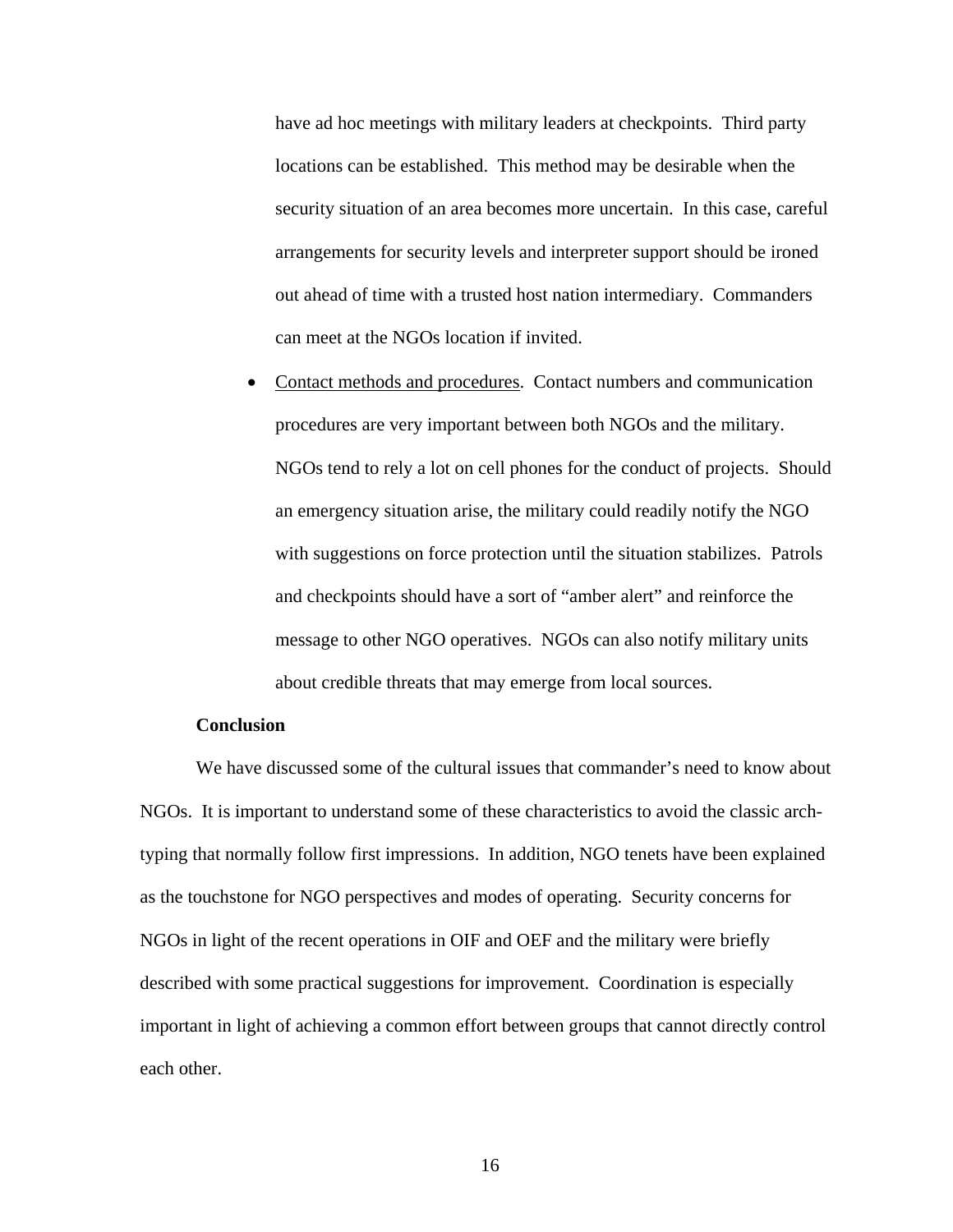The bottom line is active and involved leadership between the military and NGOs is crucial and will fall on the Operational Commander to facilitate.<sup>24</sup> The Operational Commander can only make things easier by including the active and legitimacy building effects of NGOs in the Operational Area. The Commander that is not inclined to collaborate because of control issues or distrust of NGOs will make the mission more difficult for all concerned. In the end, a little give and take can improve NGO-military cooperation and thus security and stability of the operation can be better advanced until the end-state is achieved.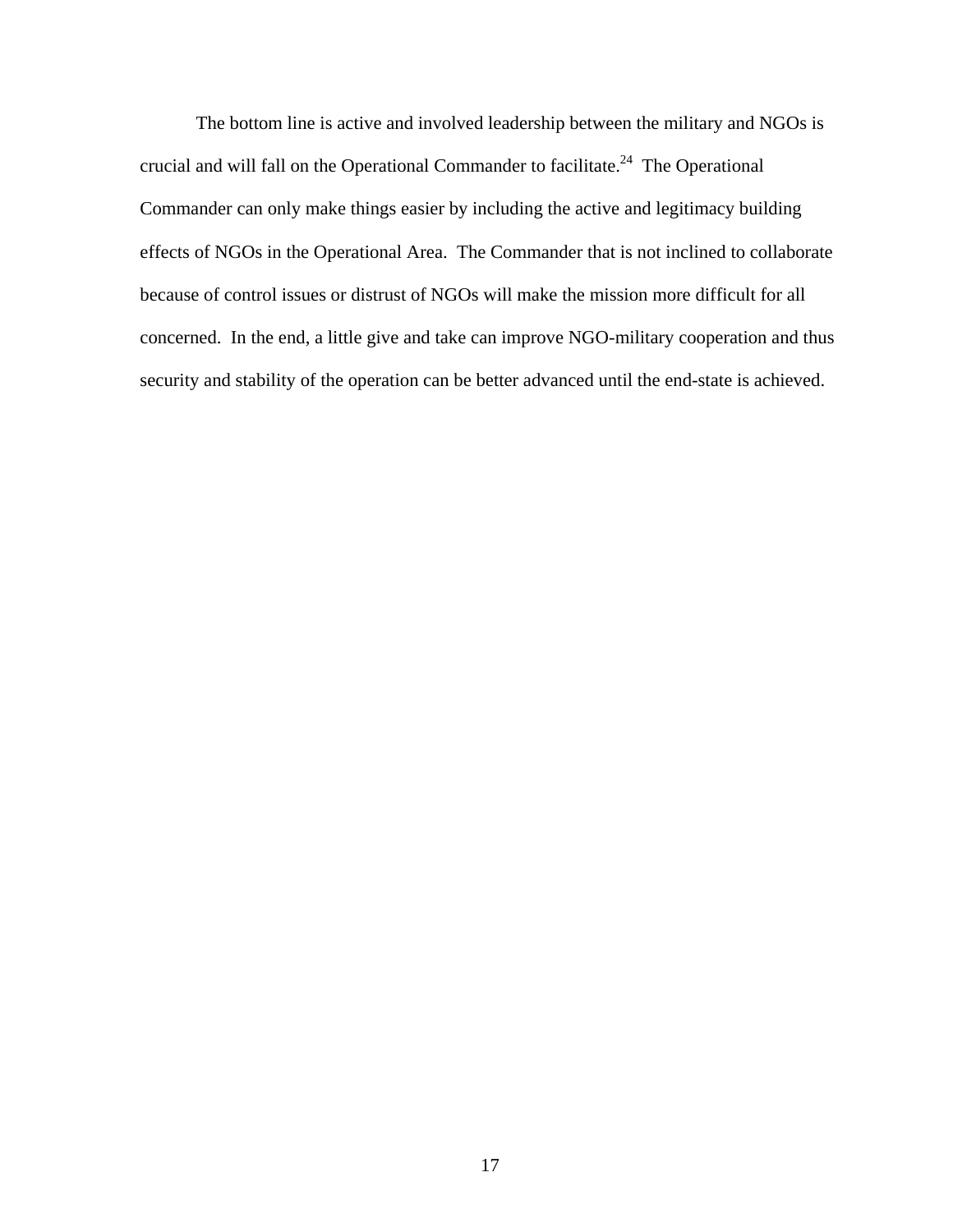### WORKS CITED, END NOTES

<sup>3</sup> Gina Li, "An analysis: The impact of non-governmental organizations on the practice of public relations", Public Relations Quarterly 46, no.4 (Winter 2001): pg 11 ( $12/2/2004$ )

 Pamela Aal, LTC Daniel Miltenberger, Thomas Weiss, Guide to IGOs, NGOs and the Military in Peace and Relief Operations (Washington DC: United States Institute of Peace Press 2000) pg 143.

<sup>6</sup> S. Akbar Zaidi, "NGO failure and the need to bring back the State", Journal of International Development, Dev. 11, 1999, pg. 269.

<u>.</u>

<sup>8</sup> Definition of Military Control, OFDA Cooperative Agreement in Iraq.

<sup>9</sup> Sandra Mitchell (IRC), Author's notes taken during NGO to military seminar, Carr Center for Human Rights Policy, John F. Kennedy School of Government, 27 Jan 04, Harvard University, pg 3.

<sup>10</sup> Adam B. Siegel, "Civil-Military Marriage Counseling: Can This Union Be Saved?", Special Warfare, (December 2002): pg 32. In this article Mr. Siegel also relates an interesting vignette on the potential long-term effects of an ill-timed negative remark of a senior military leader in the hearing of a UN head of agency. The upshot is that a little respect goes a long way with both military and civilian sectors toward accomplishing 'Unity of Effort' as described in military manuals.

<sup>11</sup> David Bank, "Iraq-Aid Groups Accept Oversight from the Pentagon," Wall Street Journal, 5 May 2003, pg. B1.<br><sup>12</sup> Mark Perry, "Rummy Invades Iraq Aid", The Nation, 12 May 2003, Vol. 276, Iss. 18; pg. 4.

<sup>13</sup> Sandra Mitchell (IRC), Author's notes taken during NGO to military seminar, Carr Center for Human Rights Policy, John F. Kennedy School of Government, 27 Jan 04, Harvard University, pg 1 & 2.

<sup>14</sup> Paul Barker (CARE), NGO Concerns with PRTs, (Washington D.C., CARE,). Article received by author Dec. 2004.

<sup>15</sup> Frederick M. Burkle and Eric K. Noji, "Health and Politics in the 2003 War with Iraq: lessons learned.", The Lancet, 9-15 Oct. 2004, Vol. 364, Iss. 9442, pg.1373<br>
<sup>16</sup> Ibid.<br>
<sup>17</sup> George Cahlink, "Building on Faith", Government Executive, Feb. 2004. Vol. 36, Iss 2, pg. 56-57.

<sup>18</sup> United Nations Assistance Mission in Afghanistan (UNAMA) Civil Military highlights, PRT Commanders Conference, 21 Dec 2003.

 $19$  Ibid.

<sup>20</sup> Phone interview, Cara Thanassi (CARE) 14 Jan. 05.<br><sup>21</sup> Joint Publication 3-57, Interagency Coordination, pg. IV-7

<sup>22</sup> Ibid, "... the CMOC officer requires access to the JFC (Joint Force Commander) based on the situation and mission."pg. IV-13.

<sup>23</sup> Scott Feil, COL US Army (Ret), "Nation Building's Successor", The Washington Quarterly, 2002 Autumn. Vol. 25, No. 4, pg. 97.

<sup>24</sup> "I have a sense that what we sorely lack are effective means to really communicate with other well in advance of any crisis…You need a mechanism to do that. Right now, within the humanitarian community worldwide, that mechanism does not exist." Mr. Roy Williams, Director, Office of Foreign Disaster Assistance, National Defense University Symposium, June 1999. Joint Publication 3-57.1, Civil Affairs Planning and Coordination, pg VII-30.

<sup>&</sup>lt;sup>1</sup> James E. Knott Jr., Freedom of Association (Palais dEgmont, Brussels, Belgium: Union of International Associations 1962) pg 19.

<sup>&</sup>lt;sup>2</sup> Coalition Provisional Authority Order Number 45, Non-Governmental Organizations, November 2003/45.

Major Patrick N. Kelleher, "Crossing Boundaries: Interagency Cooperation and the Military", Joint Force Quarterly , (Autumn 2002), pg. 108. 6

 $<sup>7</sup>$  Ibid, pg. 264.</sup>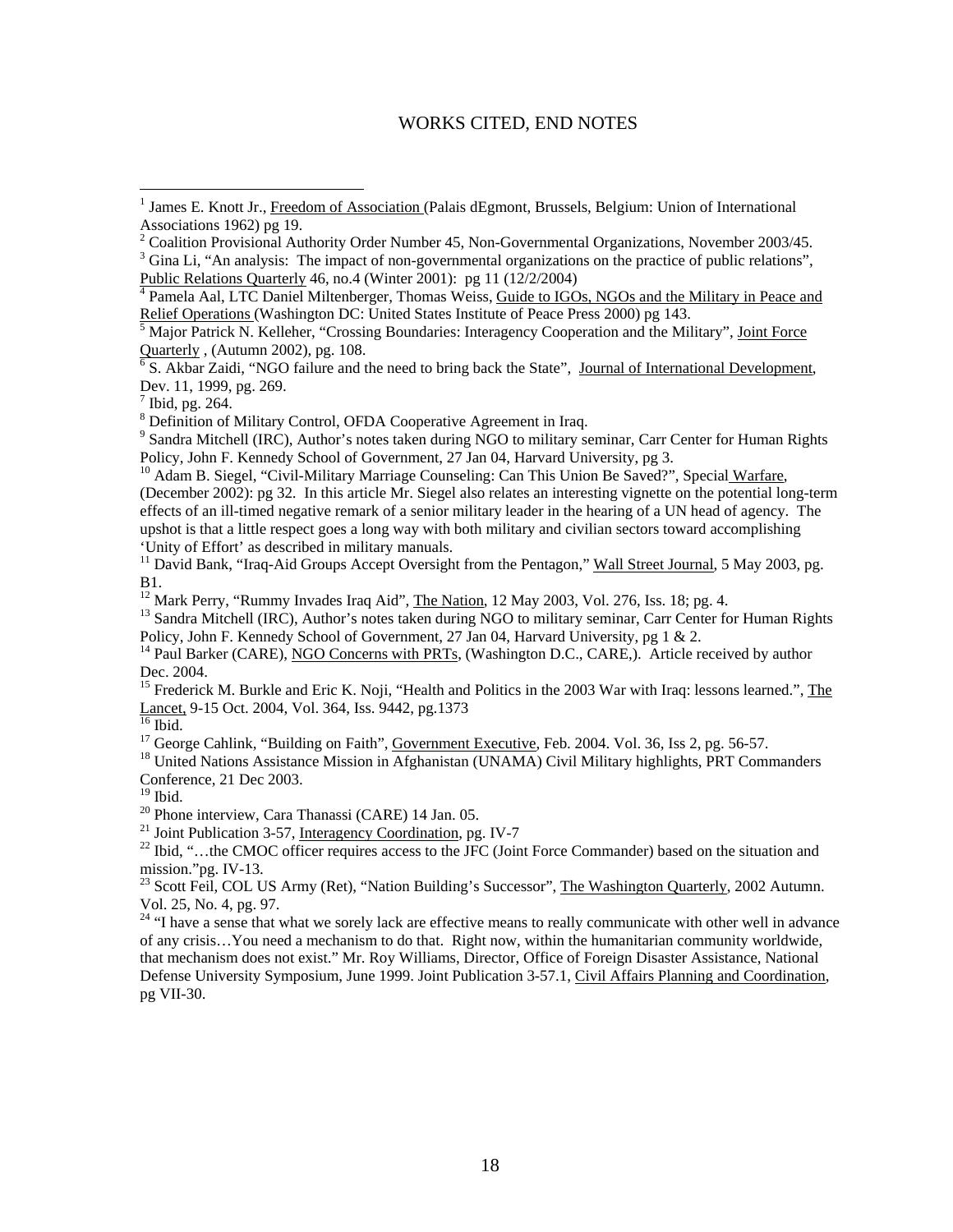## **Bibliography**

- Aal, Pamela and Miltenberger, Daniel and Weiss, Thomas G., Guide to IGOs, NGOs and the Military in Peace and Relief Operations Washington, DC: United States Institute of Peace Press, 2000.
- Afghanistan: Debate Over Relations Between Aid Community and the Coalition (Kabul), 24 December 03.
- Agency Coordinating Body for Afghan Relief (ACBAR) and Afghan NGO Coordinating Bureau and Islamic Coordinating Council, "NGO Perspectives on Humanitarian Aid under the New Set-up and Movement from Rehabilitation to Reconstruction and Development." Berlin, Germany.
- Barker, Paul. "NGO Concerns with PRTs." CARE article, 20 (Dec. 04): 1-3.

 $\overline{a}$ 

- Bronson, Rachel., When Soldiers Become Cops. Council on Foreign Relations, Inc. Foreign Affairs. (November 2002-December 2002). 1-8.
- Burkle, Frederick M. and Noji, Eric K., "Health and Politics in the 2003 War with Iraq: Lessons Learned." The Lancet, Vol. 364, Iss. 9442; 9-15 (Oct. 04): 1371-1375. Retrieved November 24, 2004, from http://proquest.umi.com/pqweb?index=0&did=
- Cahlink, George., "Building on Faith." Government Executive, Vol. 36, Iss. 2; (Feb. 2004): 52-58. Retrieved November 24, 2004, from http://proquest.umi.com/pqdweb?index=1&did=
- Cahlink, George., "Teamwork Helps Rebuild Afghanistan." National Journal, Vol. 35, Iss. 51-52; (20 Dec. 03): 3828. Retrieved November 24, 2004, from http://proquest.umi.com/pqdweb?index=0&did=
- Carr Center for Human Rights Policy, John F. Kennedy School of Government, Harvard University. Author's notes of NGO to military training & cooperation seminar. Harvard University, 27-28 Jan. 04.
- Center for Strategic and International Studies (CSIS) and the Association of the US Army (AUSA), "Play to Win, Final Report of the bi-partisan Commission on Post-Conflict Reconstruction." January 2003.
- Coalition Provisional Authority (CPA). CPA Order Number 45, Non-Governmental Organizations, CPA/ORD/25 November 2003/45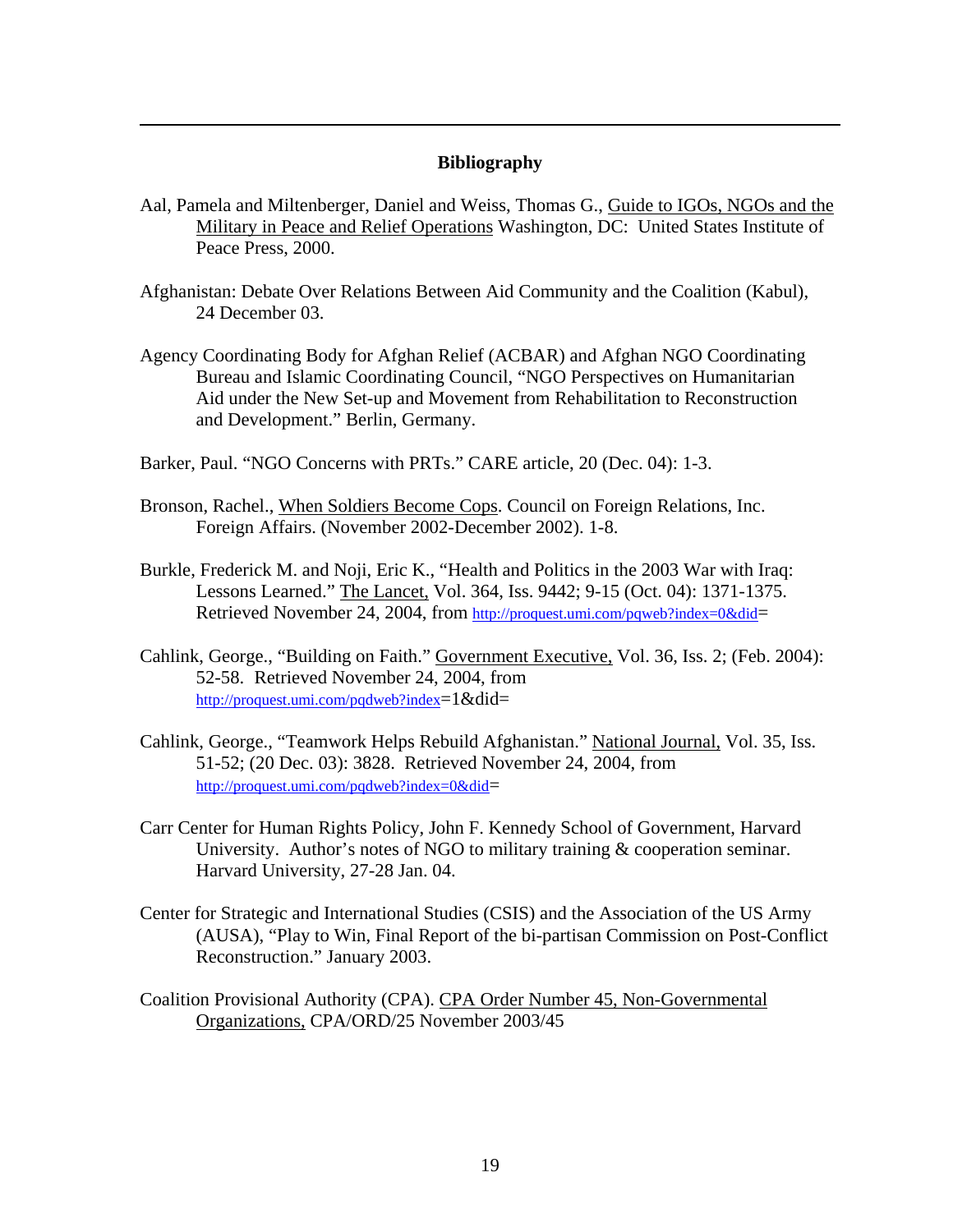Coalition Provisional Authority (CPA). CPA Order Number 61 Amendment to Coalition Provisional Authority Number 45 (CPA/ORD/25 November 2003/45), (CPA/ORD/ 22 February 2004/61).

 $\overline{a}$ 

- Edwards, Michael and Hulme, David., "Too Close for Comfort? The Impact of Official Aid on Nongovernmental Organizations." World Development, Vol. 24, Iss.6 (June 1996): 961-974. Retrieved November 24, 2004, from http://proquest.umi.com/pqdweb?index=9&did=
- Eisenhour, John H. and Marks, Edward, "Herding Cats, Overcoming Obstacles in Civil- Military Operations." Joint Force Quarterly, (Summer 1999): 86-90.
- Eyre, Dana P., "Working with NGOs: What Every SOF Soldier Should Know." Special Warfare, Vol. 11, Iss. 2 (Spring 1998): 14-24. Retrieved November 24, 2004, from http://proquest.umi.com/pqdweb?index=3&did=
- Feil, Scott., "Building Better Foundations: Security in Postconflict Reconstruction." The Washington Quarterly, Vol. 25, No. 4, (Autumn 2002): 97.
- Gidley, Ruth., "NGOs in Iraq Pull Out, Say Sieges Create Aid Crises." Source: AlertNet, London. 15 Apr. 2004.
- Gidley, Ruth., "Aid World Rethinks its Role in Iraq." Source: AlertNet, London. 8 Apr. 2004.
- Hamre, John J. and Sullivan, Gordon R. "Toward Postconflict Reconstruction." The Washington Quarterly, (Autumn 2002): 85-96.
- Harris, Andrew J. "Facing the Challenges of Military-Civil Cooperation in Complex Emergencies." Defense & Foreign Affairs' Strategic Policy, (October 2000): 11.
- Hooker, Richard D. "Soldieers of the State: Reconsidering American Civil-Military Relations." Parameters, (Winter 2003-04): 4-16.
- Hoskins, Eric. "Under Attack in Baghdad: For Humanitarian Aid Workers, Iraq is the most Dangerous Country in the World." Maclean's, Vol.116, Iss. 35, (September 1, 2003): 20. Retrieved November 24, 2004, from http://proquest.umi.com/pgdweb?index=33&did=
- "Humanitarian Aid-a new Political and Military Tool?." (July 24, 2003): from http://www.dw-world.de Deutshe Welle.

Humanitarian Charter. Sphere Project. 16-20.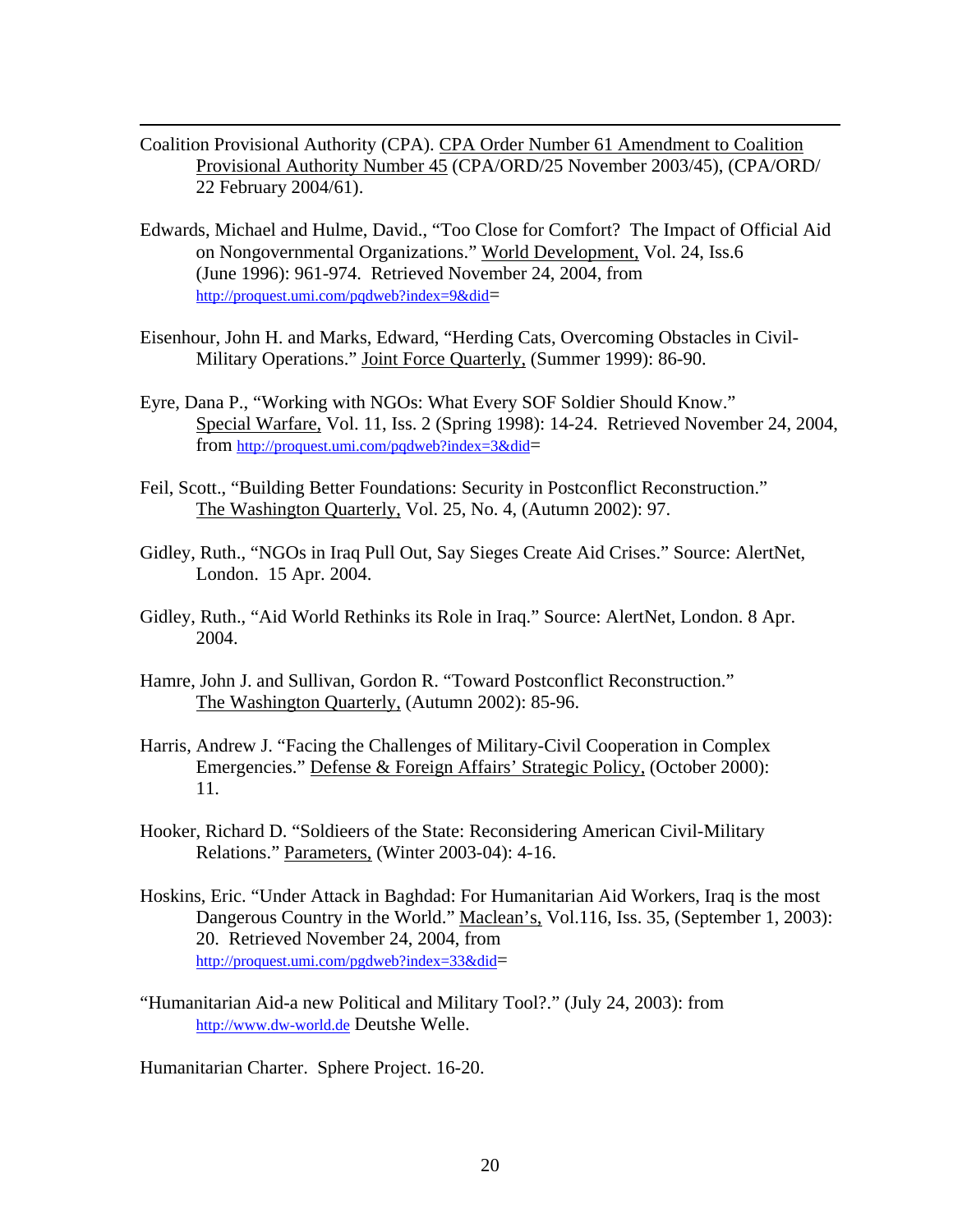International Committee of the Red Cross: Code of Conduct. From Link: http://www.ifrc.org/publicat/conduct/code.asp

 $\overline{a}$ 

- Kelleher, Patrick N. "Crossing Boundaries: Interagency Cooperation and the Military." Joint Force Quarterly, (Autumn 2002): 104-110.
- Knott, James E. Jr., Freedom of Association; A Study of the Role of International Non- Governmental Organizations in the Development Process of Emerging Countries Brussels, Belgium: Union of International Associations, 1962.
- Li, Gina., "An Analysis: The Impact of Non-governmental Organizations on the Practice of Public Relations." Public Relations Quarterly, 46, no. 4 (Winter 2001): 11-14. Retrieved December 2, 2004, from http://firstsearch.ocl.org/WebZ/FTFETCH?sessionid=sp07sw05-53d533
- Lilly, Damian., The Peacebuilding Dimension of Civil-Military Relations in Complex Emergencies. London: International Alert. (August 2002): 1-23.
- Lischer, Sarah Kenyon., "Humanitarian Aid is not a Military Business." Christian Science Monitor, (April 15, 2003): 9.
- McCarthy, Michael., "Special Report: Health Crisis in Iraq: US Military Plans to Lead Relief Efforts in Iraq." The Lancet, Vol. 361, Iss. 9358 (February 22, 2003): 629. Retrieved November 24, 2004, from http://proquest.umi.com/pqdweb?index=1&did=
- Mitchell, Sandra., Discussion Paper; Protecting Iraqis from a Security Vacuum. Washington DC: International Rescue Committee. (January 30, 2003): 1-7.
- O'Beirne, Kate., "Agendas all their own." National Review, 56 no. 1 24-6 (January 26, 2004) 3 pages. Retrieved December 2, 2004, from http://firstsearch.oclc.org/images/WSPL/wsppdfl/HTML/01551
- Office of Foreign Disaster Assistance. Defining "Military Control" and "Independence/Impartiality" in the context of the OFDA Cooperative Agreement in Iraq. Definition paper.
- Perry, Mark., "Rummy Invades Iraq aid." The Nation, Vol. 276, Iss. 18 (May 12, 2003): 4-5. Retrieved November 24, 2004, from http://proguest.umi.com/pqdweb?index=0&did=
- Robson, Seth., "US Bases in Central Iraq to host NGO Teams." Stars and Stripes, (February 24, 2004):
- Runge, Peter., Armed Forces as Humanitarian Aid Workers? Scope and Limits of Co-operation Between Aid Organizations and Armed Forces in Humanitarian Aid. Bonn, Germany. VENRO position paper, VENRO. (May 2003): 1-20.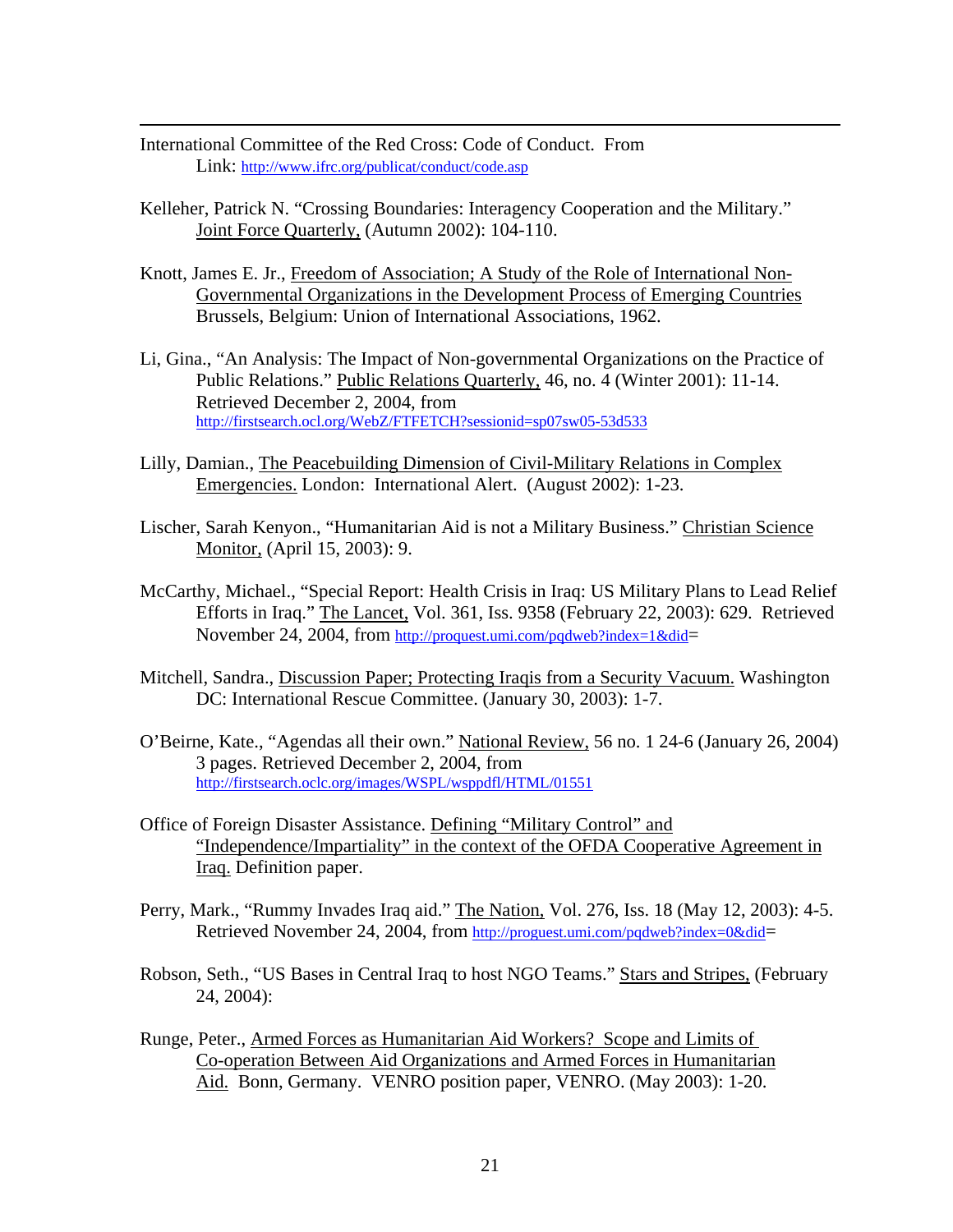Siegel, Adam., "Civil-Military Marriage Counseling: Can This Union be Saved?" Special Warfare, (December 2002): 28-34.

 $\overline{a}$ 

- Steele, Dennis., "The 5<sup>th</sup> BCT: Full Spectrum War; Full-Force Adaptation." Army, Vol. 54 Iss. 9 (September 2004): 46-51. Retreieved November 24, 2004 from http://proquest.umi.com/pqdweb?index=34&did=
- Studer, Meinard., Civilian-Military Relations and Cooperation in Humanitarian Emergencies View from the International Committee of the Red Cross. Bern, Switzerland. Official Statement, International Committee of the Red Cross. (January 26, 2001)
- Thanassi, Cara., Iraq: Humanitarian-Military Relations. Boston, MA. OXFAM briefing Paper. OXFAM International. (March 2003): 1-12.
- Thanassi, Cara. Senior Legislative Advisor, Office of Public Policy, CARE telephone conversation with author, January 14, 2005.
- Townsend, Juan Gabriel., "Are Non-Governmental Organizations Working in Development A Transnational Community?" Journal of International Development, Dev 11, 4. (June 1999): 613-623.
- United Nations Assistance Mission in Afghanistan (UNAMA). UNAMA Civil-Military PRT Commander's Conference, December 21, 2003, AACA. Pg. 1-9.

United States Institute of Peace, Seminar., Author's notes. 20-21 April 2004.

- U.S. Joint Chiefs of Staff. Joint Doctrine for Military Operations Other Than War (Joint Publication 3-07). Washington D.C.: June 16, 1995.
- U.S. Joint Chiefs of Staff. Joint Doctrine for Interagency Coordination During Joint Operations Vol. 1 & 2. (Joint Publication 3-08 vol. 1 & 2). Washington D.C.: October 6, 1996.
- U.S. Joint Chiefs of Staff. Joint Doctrine for Civil-Military Operations. (Joint Publication 3-57). Washington D.C.: February 8, 2001.
- U.S. Joint Chiefs of Staff. Joint Doctrine for Civil Affairs Planning and Coordination. (Joint Publication 3-57.1). Washington D.C.: April 14, 2003.
- U.S. President. Presidential Decision Directive 56. "The Clinton Administration's Policy on Managing Complex Contingency Operations, 1997." (May 1997.)